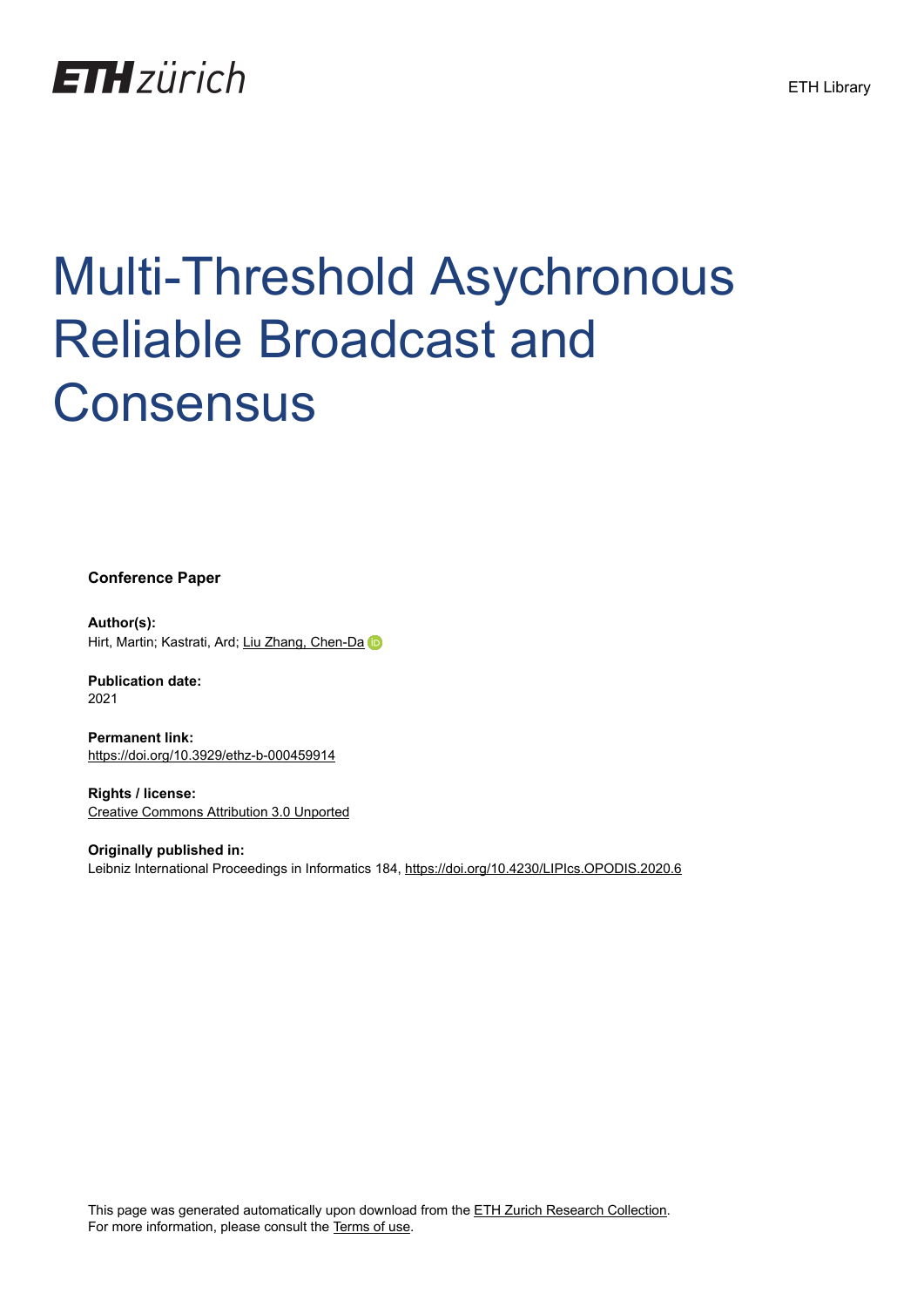# **Multi-Threshold Asynchronous Reliable Broadcast and Consensus**

# **Martin Hirt**

Department of Computer Science, ETH Zürich, Switzerland [hirt@inf.ethz.ch](mailto:hirt@inf.ethz.ch)

# **Ard Kastrati**

Department of Information Technology and Electrical Engineering, ETH Zürich, Switzerland [akastrati@ethz.ch](mailto:akastrati@ethz.ch)

# **Chen-Da Liu-Zhang**

Department of Computer Science, ETH Zürich, Switzerland [lichen@inf.ethz.ch](mailto:lichen@inf.ethz.ch)

#### **Abstract**

Classical protocols for reliable broadcast and consensus provide security guarantees as long as the number of corrupted parties f is bounded by a single given threshold t. If  $f > t$ , these protocols are completely deemed insecure. We consider the relaxed notion of *multi-threshold* reliable broadcast and consensus where validity, consistency and termination are guaranteed as long as  $f \le t_v$ ,  $f \le t_c$  and  $f \leq t_t$  respectively. For consensus, we consider both variants of  $(1 - \epsilon)$ -consensus and *almost-surely terminating* consensus, where termination is guaranteed with probability  $(1 - \epsilon)$  and 1, respectively. We give a very complete characterization for these primitives in the asynchronous setting and with no signatures:

- Multi-threshold reliable broadcast is possible if and only if  $\max\{t_c, t_n\} + 2t_t < n$ .
- Multi-threshold almost-surely consensus is possible if  $\max\{t_c, t_v\} + 2t_t < n$ ,  $2t_v + t_t < n$  and  $t_t < n/3$ . Assuming a global coin, it is possible if and only if  $\max\{t_c, t_v\} + 2t_t < n$  and  $2t_v + t_t < n$ .
- Multi-threshold  $(1 \epsilon)$ -consensus is possible if and only if  $\max\{t_c, t_v\} + 2t_t < n$  and  $2t_v + t_t < n$ .

**2012 ACM Subject Classification** Theory of computation → Cryptographic protocols; Theory of computation  $\rightarrow$  Distributed algorithms; Security and privacy  $\rightarrow$  Cryptography

**Keywords and phrases** broadcast, byzantine agreement, multi-threshold

**Digital Object Identifier** [10.4230/LIPIcs.OPODIS.2020.6](https://doi.org/10.4230/LIPIcs.OPODIS.2020.6)

**Related Version** A full version of the paper is available at <https://eprint.iacr.org/2020/958>.

*This paper is eligible for best student paper award.*

# **1 Introduction**

Consensus and reliable broadcast are fundamental building blocks in fault-tolerant distributed computing. Consensus allows a set of parties, each holding an input, to agree on a common value *v*', where, if all honest parties hold the same input *v*,  $v' = v$ . Reliable broadcast allows a designated party, called the sender, to consistently distribute a value *v* among a set of recipients such that all honest recipients output *v* in case the sender is honest. If the sender is dishonest, either all honest recipients output the same value or none of them terminates. Both primitives are used typically in the design of more complex applications, including multi-party computation, verifiable secret-sharing or voting, just to name a few.

The first consensus protocol was introduced in the seminal work of Lamport et al. [\[21\]](#page-15-0) for the model where parties have access to a complete network of point-to-point authenticated channels, and where at most  $t < n/3$  parties are corrupted. Reliable broadcast was first



© Martin Hirt, Ard Kastrati, and Chen-Da Liu-Zhang; licensed under Creative Commons License CC-BY

24th International Conference on Principles of Distributed Systems (OPODIS 2020).

Editors: Quentin Bramas, Rotem Oshman, and Paolo Romano; Article No. 6; pp. 6:1–6[:16](#page-16-0)

[Leibniz International Proceedings in Informatics](https://www.dagstuhl.de/lipics/)

[Schloss Dagstuhl – Leibniz-Zentrum für Informatik, Dagstuhl Publishing, Germany](https://www.dagstuhl.de)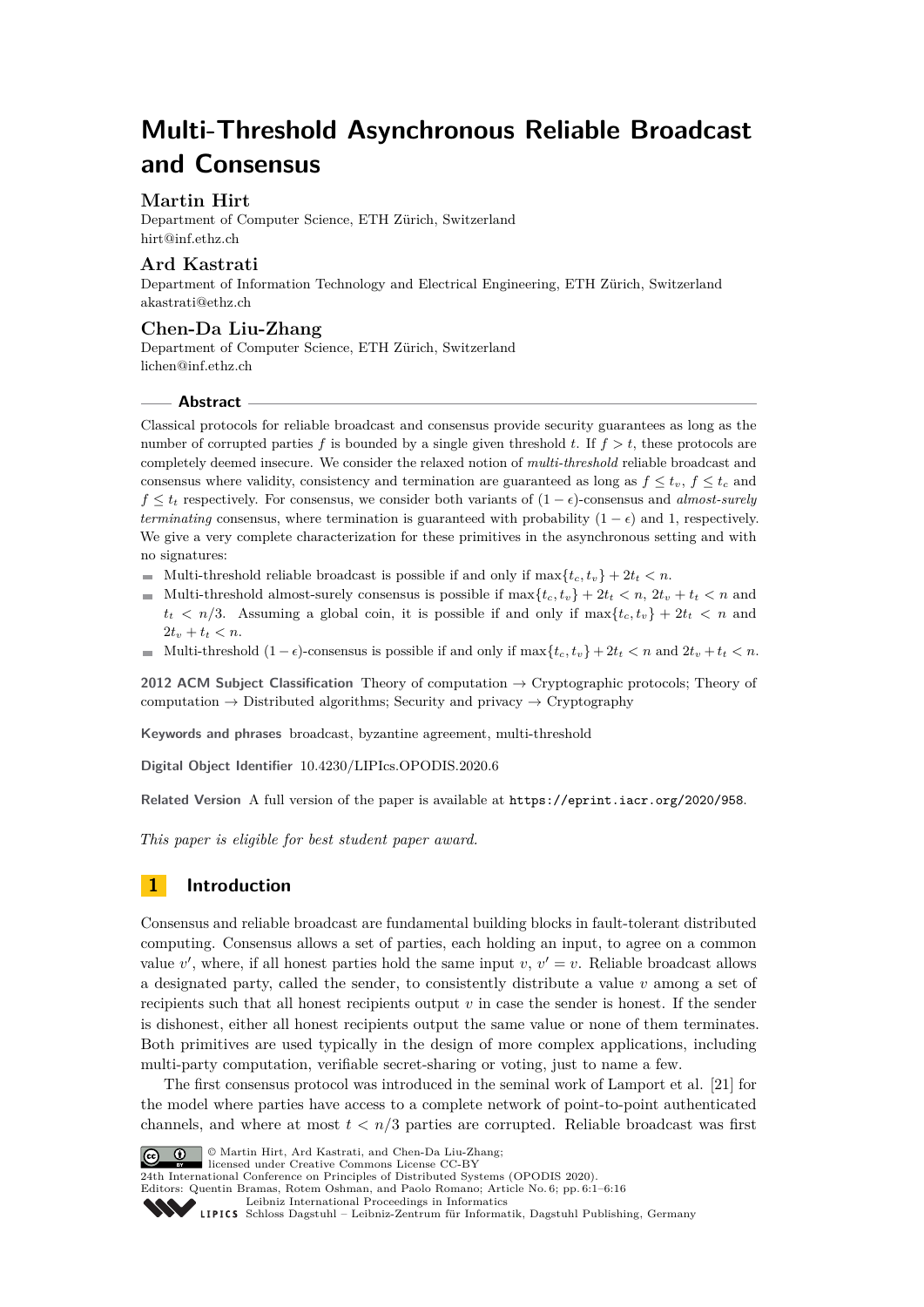#### **6:2 Multi-Threshold Asynchronous Reliable Broadcast and Consensus**

introduced by Bracha [\[6\]](#page-15-1) as a useful primitive to construct building blocks in asynchronous environments. Since then, both primitives has been extensively studied in many different settings [\[7,](#page-15-2) [8,](#page-15-3) [6,](#page-15-1) [2,](#page-14-0) [25\]](#page-16-1).

Most known fault-tolerant distributed protocols provide security guarantees in an *all-ornothing* fashion: if up to *t* parties are corrupted, all security guarantees remain. However, if more than *t* parties are corrupted, the protocols do not provide any security guarantees. Multi-threshold protocols (also known as hybrid security) provide different security guarantees depending on the amount of corruption, thereby allowing a graceful degradation of security.

In this work, we consider consensus and reliable broadcast protocols with separate thresholds *tv*, *t<sup>c</sup>* and *t<sup>t</sup>* for *validity*, *consistency* and *termination*, respectively. For consensus, we consider both variants of  $(1-\epsilon)$ -consensus and *almost-surely terminating* consensus, where termination is guaranteed with probability  $(1 - \epsilon)$  and 1, respectively.

Such multi-threshold primitives are not only of theoretical interest, but are also motivated by its use as core primitives in the design of more involved applications. In particular, they are used as a central building block in the recent line of works [\[26,](#page-16-2) [22\]](#page-16-3), that leverage synchronous multi-party computation and consensus protocols to achieve *responsiveness*, where parties obtain output as fast as the network allows, given that the amount of corruption is low enough.

Our protocols work without the use of signatures and in the purely asynchronous model without the need to make any timing assumptions. Our contributions give a very complete picture of feasibility and impossibility results, which can be summarized as follows:

- Multi-threshold reliable broadcast is possible if and only if  $\max\{t_c, t_v\} + 2t_t < n$ .
- $\mathcal{L}_{\mathcal{A}}$ Multi-threshold almost-surely consensus is possible if  $\max\{t_c, t_v\} + 2t_t < n$ ,  $2t_v + t_t < n$ and  $t_t < n/3$ . The first two conditions are shown to be necessary as well. The question whether  $t_t < n/3$  is necessary is left as an open problem. However, we give a protocol assuming a global coin that does not require this condition.
- Multi-threshold  $(1 \epsilon)$ -consensus is possible if and only if  $\max\{t_c, t_v\} + 2t_t < n$  and  $\equiv$  $2t_v + t_t < n$ .

The impossibility proofs are simple and follow the lines of [\[9\]](#page-15-4).

#### **1.1 Related Work**

There is a large literature devoted to achieving different types of hybrid security guarantees under different settings for agreement primitives and multi-party computation (MPC). We are only able to list an incomplete summary of related work.

The work in [\[11\]](#page-15-5) provides constructions in the synchronous model for Byzantine broadcast with extended validity or consistency, where Byzantine broadcast is achieved up to a threshold *t*, and validity / consistency is achieved up to an extended threshold  $T \geq t$ , and then apply such constructions to achieve multi-party computation with full security up to *t* corruptions, and *unanimous abort* up to  $T \geq t$ . The above constructions exists if and only if  $t = 0$  or  $t + 2T < n$ . The works in [\[19,](#page-15-6) [20\]](#page-15-7) focus on the question of achieving multi-party computation with full security under an honest majority, and *security with abort* under a dishonest majority. The line of works in [\[13,](#page-15-8) [24\]](#page-16-4) provide constructions that achieve trade-offs that include information-theoretic security up to a certain threshold, and computational security up to a larger threshold, with different types of guarantees. A different line of works provide security against different types of corruption (also known as mixed adversaries). The works [\[12,](#page-15-9) [18\]](#page-15-10) consider multi-party computation protocols where security holds even when up to *tp*,  $t_f$ ,  $t_a$  parties can be passively, fail-stop, actively corrupted, respectively. Finally, there are works that combine mixed adversaries with hybrid security [\[16,](#page-15-11) [17,](#page-15-12) [15\]](#page-15-13).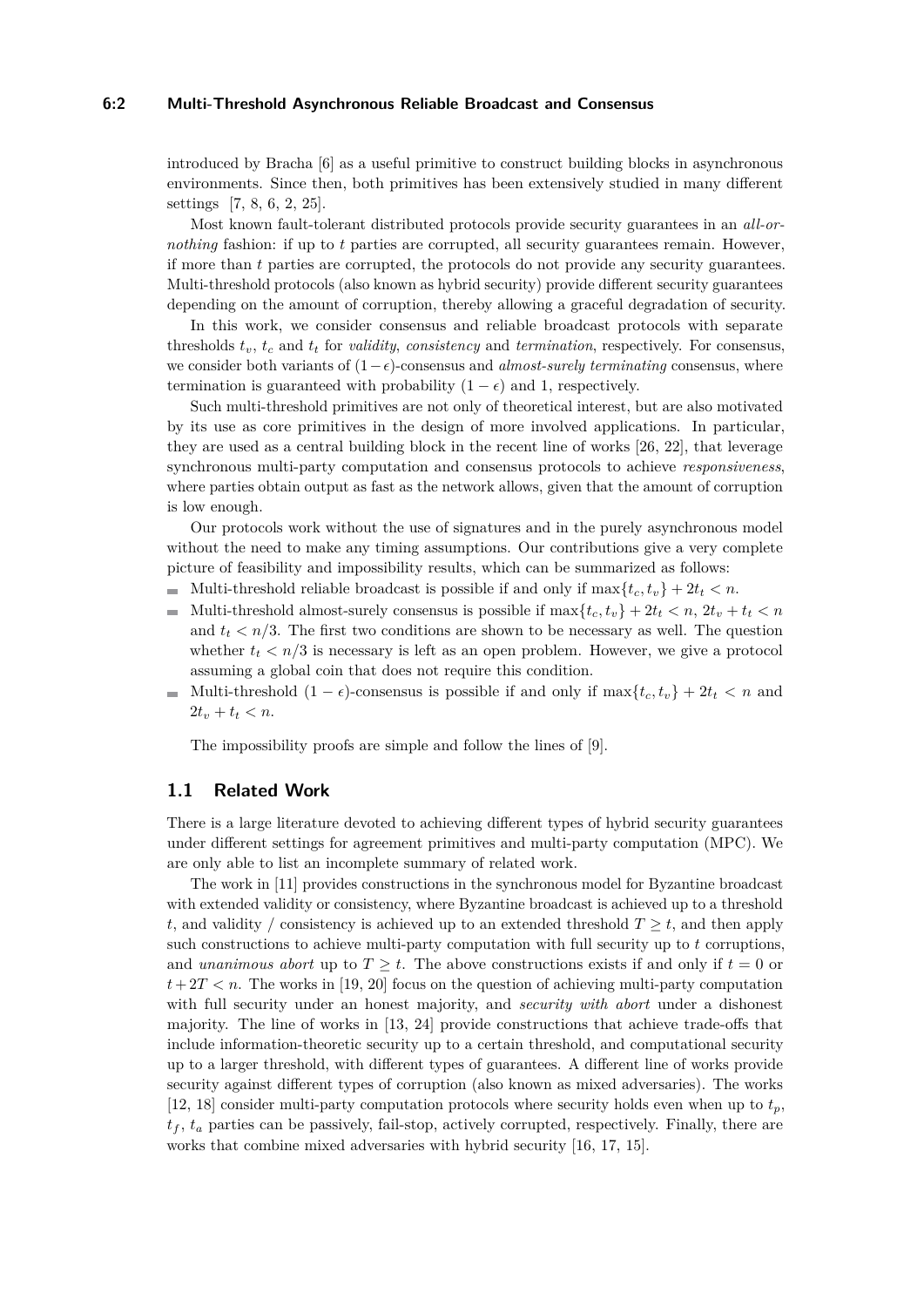#### **M. Hirt, A. Kastrati, and C.-D. Liu-Zhang 6:3**

A recent line of works [\[23,](#page-16-5) [26,](#page-16-2) [22\]](#page-16-3) achieve trade-offs between *responsiveness*, where parties obtain output as fast as the network allows, and other security guarantees, for consensus, SMR and MPC, assuming a synchronous network. The work [\[14\]](#page-15-14) considers to networks that tolerate some level of disconnection between the parties, as long as there is a connected component with an honest majority of the parties. Finally, the works [\[3,](#page-14-1) [4,](#page-14-2) [5\]](#page-14-3) provide protocols that achieve security guarantees under a synchronous network up to  $t_s$  corruptions, and under an asynchronous network up to  $t_a$  corruptions.

# **1.2 Comparison to Prior Work**

As mentioned above, some works use as building blocks multi-threshold asynchronous consensus and reliable broadcast primitives. In particular, the works in [\[23,](#page-16-5) [14,](#page-15-14) [22\]](#page-16-3) make use of an asynchronous multi-threshold consensus protocol with increased validity and consistency. Their constructions differ from ours in two aspects: 1) they operate in a setting where parties have access to a public-key infrastructure and 2) their constructions inherently require that the termination threshold is below *n/*3.

The constructions for consensus and reliable broadcast in [\[3,](#page-14-1) [4\]](#page-14-2) considers different thresholds. In [\[3\]](#page-14-1), the authors design a consensus protocol with increased *validity with termination* (where validity also ensures termination in case of pre-agreement) assuming a global common coin, based on the protocol in [\[25\]](#page-16-1). Similarly, in [\[4\]](#page-14-2), the authors provide a construction for reliable broadcast with two thresholds allowing for validity with termination in the honest sender case, and consistency with *reliable* termination (where either all honest parties terminate or none), in the dishonest sender case. We provide constructions without assuming a global coin, which in addition allow to have the termination threshold above validity and consistency.

## **2 Model**

We consider a setting in which parties have access to a complete network of authenticated channels. The adversary has full control over the network and can schedule the messages in an arbitrary manner. However, each message must be eventually delivered. Moreover, we consider the setting where parties do not have any setup available.

We consider an *adaptive* adversary who can gradually corrupt parties and take full control over them. Note, however, that our impossibility proofs hold even against a *static* adversary that is assumed to choose the corrupted parties at the beginning of the protocol execution. We require our protocols to be *unconditionally secure*, meaning that security holds even against a computationally unbounded adversary. On the other hand, our impossibility results hold even against a computationally bounded adversary.

In the protocols we say that a party terminates when it stops participating in the protocol. Note that we distinguish between outputting and terminating, in the sense that a party might output a value but still continue participating.

# <span id="page-3-1"></span>**3 Multi-Threshold Reliable Broadcast**

<span id="page-3-0"></span>Reliable broadcast is a fundamental primitive in distributed computing which allows a sender to consistently distribute a message towards a set of recipients. We consider a setting with  $n+1$  parties, one sender *S* and *n* recipients  $\mathcal{R} = \{R_1, ..., R_n\}$ . Let us denote the number of corrupted recipients (not including the sender) at the end of the protocol execution by *f*.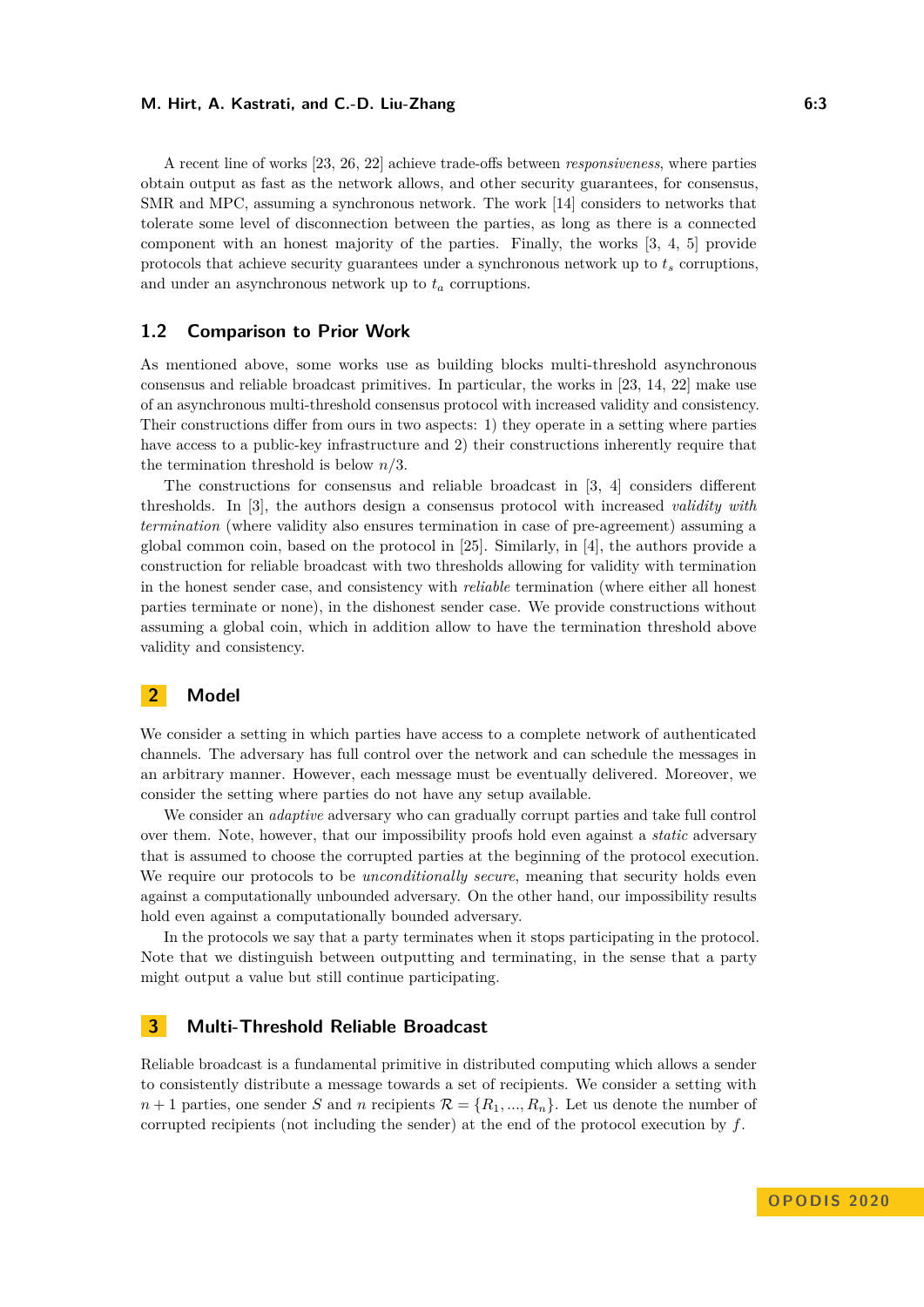I **Definition 1** (**Reliable Broadcast**)**.** *Let* M *be a finite message space and f be the number of corrupted recipients at the end of the execution. A protocol*  $\pi$  where initially the sender S *has an input*  $m \in \mathcal{M}$  *and every recipient*  $R_i$  *upon termination outputs*  $m_i \in \mathcal{M}$ , *is a reliable broadcast protocol, with respect to thresholds tc, tv, and tt, if it satisfies the following:*

- **Consistency.** *If*  $f \leq t_c$ , then every honest recipient that terminates outputs the same *message.* That is,  $\exists m' \in \mathcal{M} : \forall \text{ honest } R_i \text{ that terminate } m_i = m'.$
- **Validity**. If  $f \leq t_v$  and the sender is honest, then every honest recipient  $R_i$  that m. *terminates outputs the sender's message. That is,*  $\forall$  *honest*  $R_i$  *that terminate*  $m_i = m$ *.*
- **Termination**.
	- **1.** *An honest sender always terminates.*
	- **2.** If  $f \leq t_t$  and an honest recipient terminates, then every honest recipient eventually *terminates.*
	- **3.** *If f* ≤ *t<sup>t</sup> and the sender is honest, then eventually every honest recipient terminates.*

# **3.1 Protocol**

We present a reliable broadcast protocol with respect to thresholds  $t_c$ ,  $t_v$  and  $t_t$ , as long as  $\max\{t_v, t_c\} + 2t_t < n$ . The protocol is a generalization of Bracha's broadcast protocol [\[6\]](#page-15-1).

# $\prod_{\text{rbc}}^{t_c,t_v,t_t}$

The sender *S* holds input  $m \in \mathcal{M}$ . Upon termination every recipient  $R_i \in \mathcal{R}$  outputs a message. **Code for the sender** *S*

- **1.** Send the message (MSG,  $m$ ) to all recipients in  $\mathcal{R}$  and terminate.
- Code for recipient  $R_i \in \mathcal{R}$ 
	- **1.** Upon receiving *first* (MSG, *m*) from the sender, send (ECHO, *m*) to all recipients.
	- **2.** Upon receiving (ECHO,  $m'$ ) from  $n t_t$  parties that agree on the value  $m' \in \mathcal{M}$ , send  $(READY, m')$  to all recipients.
	- **3.** Upon receiving (READY,  $m'$ ) from  $\max\{t_v, t_c\} + 1$  parties that agree on the value  $m' \in \mathcal{M}$ , send (READY,  $m'$ ) to all recipients.
	- **4.** Upon receiving (READY,  $m'$ ) or (TERMINATE) from  $n t_t$  parties from which at least  $\max\{t_v, t_c\} + 1$  are READY messages and (they all) agree on the value  $m' \in \mathcal{M}$ , send (TERMINATE), output  $m'$  and terminate.

<span id="page-4-0"></span>► Lemma 2. *If*  $f \text{ ≤ } \max\{t_v, t_c\}$ ,  $\forall m' \in \mathcal{M}$  the first honest recipient that sends (READY,  $m'$ ) *received at least*  $n - t$ <sup>*t*</sup> (ECHO,  $m'$ ) *messages.* 

**Proof.** For any  $m' \in \mathcal{M}$ , (READY,  $m'$ ) messages are sent by honest recipients either in line 2 or 3 of the recipient's code. However,  $\forall m' \in \mathcal{M}$  the first (READY,  $m'$ ) message can only be sent in line 2. This is due to the fact that if  $f \n\t\leq \max\{t_v, t_c\}$ , line 3 implies that there must be some other honest recipient that previously sent a (READY,  $m'$ ) message too.

<span id="page-4-1"></span>▶ **Lemma 3.** *If*  $f \text{ ≤ } max\{t_v, t_c\}$ *, the messages* (READY,  $m'$ ) *sent by honest recipients are consistent. That is, there*  $\exists m'' \in \mathcal{M}$  *such that for every honest recipient*  $R_i$  *that sends*  $(READV, m'), m' = m''$ .

<span id="page-4-2"></span>**Proof.** Suppose not; let  $R_i$  and  $R_j$  be the *first* honest recipients that send (READY,  $m'$ ) and (READY,  $m''$ ) with  $m' \neq m''$ . Due to Lemma [2,](#page-4-0)  $R_i$  received at least  $n - t_t$  (ECHO,  $m'$ ) messages whereas  $R_j$  received at least  $n - t_t$  (ECHO,  $m'$ ) messages. It follows, at least  $2(n - t_t) - n = n - 2t_t$  > max{ $t_v, t_c$ } players dishonestly sent inconsistent ECHO messages to  $R_i$  and  $R_j$ . However, each honest recipient sends an ECHO message at most once and there are at most  $f \leq \max\{t_v, t_c\}$  dishonest recipients. A contradiction.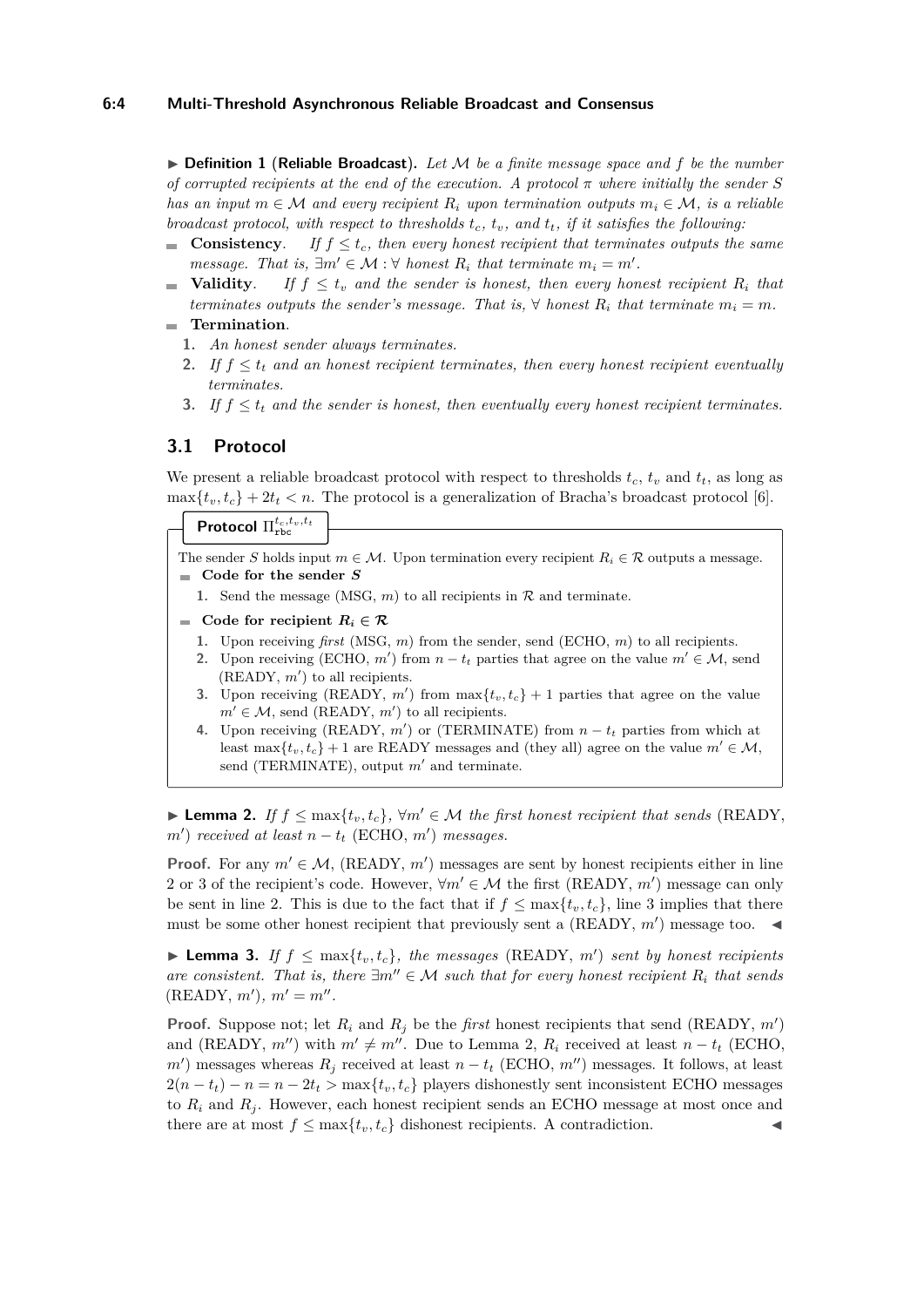► Lemma 4. If  $f \textless \max\{t_v, t_c\}$  and an honest sender broadcasts m, for every honest *recipient that sends* (READY,  $m'$ ),  $m' = m$ .

**Proof.** Suppose not; Let  $R_i$  be the first honest recipient that sends (READY,  $m'$ ) with  $m' \neq m$ . Due to Lemma [2,](#page-4-0)  $R_i$  received at least  $n - t_t$  (ECHO,  $m'$ ) messages. However, in case the sender is honest and broadcasts *m* every honest recipient will ECHO only the sender's value  $(m)$ . Hence there can be at most  $f \leq \max\{t_v, t_c\} < n - t_t$  (ECHO,  $m'$ ) with  $m \neq m'$ . A contradiction.

<span id="page-5-0"></span>**Lemma 5.** If  $f \leq t_t$  and an honest recipient terminates, then every honest recipient *eventually terminates.*

**Proof.** Let  $R_i$  be the first honest recipient that terminates. Then,  $R_i$  received (READY,  $m'$ ) or (TERMINATE) from  $n - t_t$  messages from which at least max $\{t_v, t_c\} + 1$  are READY messages. Furthermore, all READY messages agree on  $m'$ . Under the assumption that no other honest recipient has terminated so far, we know that no (TERMINATE) messages were sent from the honest recipients. Hence, by taking into account that  $n - t_t > \max\{t_v, t_c\} + t_t$ and  $f \leq t_t$ , it follows that at least  $\max\{t_v, t_c\} + 1$  recipients have sent (READY, m') to all other parties. Every honest recipient will eventually either receive these  $(READY, m')$ messages and send a  $(READY, m')$  as well or terminate before receiving them and send a (TERMINATE) message instead. Since there are at least  $n - t_t$  honest recipients, it follows that eventually every honest recipient  $R_l$  that didn't terminate yet will receive  $n-t_t$  messages (READY,  $m'$ ) or (TERMINATE) from which at least  $\max\{t_v, t_c\} + 1$  are READY messages and they all agree on  $m'$ . Thus, every honest  $R_l$  eventually terminates as well.

<span id="page-5-1"></span>**Lemma 6.** If  $f \leq t_t$  and the sender is honest, at least one honest recipient eventually *terminates.*

**Proof.** Since every honest recipient echoes the sender's value, there will be at least  $n - t_t$ (ECHO,  $m$ ) messages. Similarly, since there are  $n - t_t$  (ECHO,  $m$ ) messages in the network, every honest recipient will eventually send a (READY, *m*). Finally, since there are  $n - t_t$ (READY,  $m$ ) messages in the network, at least one honest recipient will terminate.

**Find 7.** *Let*  $0 \le t_c, t_v, t_t < n$ .  $\Pi_{\text{rbc}}^{t_c, t_v, t_t}$  *is a multi-threshold broadcast according to Definition* [1](#page-3-0) *if*  $\max\{t_v, t_c\} + 2t_t < n$ .

**Proof.**

- *Consistency <sup>&</sup> Validity*. Assume  $f \text{ ≤ } max\{t_v, t_c\}$ . Every honest recipient that outputs a message, has received at least  $\max\{t_v, t_c\} + 1$  (READY, *m*). Since  $f \leq \max\{t_v, t_c\}$ , it follows at least one is sent from an honest party. From Lemma [3](#page-4-1) we know that READY messages are consistent, hence we achieve consistency. From Lemma [4](#page-4-2) we know that the READY messages from honest parties contain only the sender's value, hence we achieve validity.
- *Termination*. We prove the three termination properties from the Definition [1.](#page-3-0)
	- **1.** For the first requirement, it is trivial to see that an honest sender always terminates.
	- **2.** The second requirement is proven in Lemma [5.](#page-5-0)
	- **3.** For the third requirement, from Lemma [6](#page-5-1) we know that if the sender is honest, at least one honest recipient terminates. We can apply Lemma [5](#page-5-0) again, and see that every honest recipient terminates.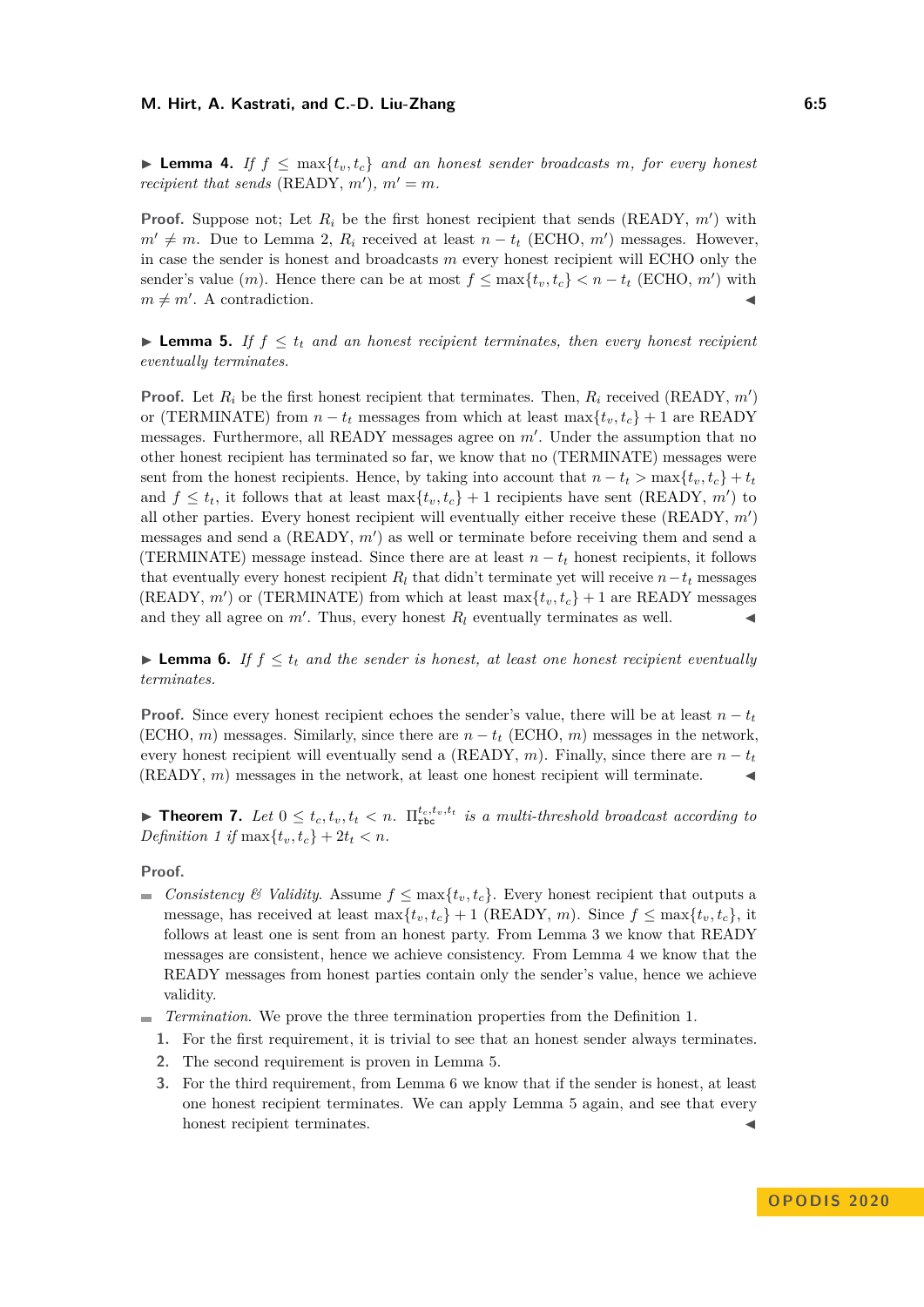#### **6:6 Multi-Threshold Asynchronous Reliable Broadcast and Consensus**

# **3.2 Impossibility Proofs**

In this section, we show that the protocol  $\Pi_{\text{rbc}}^{t_c,t_v,t_t}$  presented above is optimal. That is, there is no reliable broadcast protocol with  $\max\{t_v, t_c\} + 2t_t \geq n$ , where  $t_c, t_v, t_t \geq 0$ . We prove each bound separately.

<span id="page-6-0"></span>

**Figure 1** The same configuration can be viewed as: a) (in red) two independent runs of the protocol on the left and the right side, where messages between *A* and *B* are delayed: One where the sender has input 0 and one where the sender has input 1; b) (in blue) the sender and the set *C* is corrupted and behaves differently towards *A* and *B*.

▶ **Theorem 8.** *There exists no multi-threshold broadcast protocol with*  $t_c + 2t_t ≥ n$ *.* 

**Proof.** Suppose not; let  $\pi$  be a multi-threshold broadcast protocol with  $t_c + 2t_t = n$ . We partition the set of all recipients into three sets A, B and C with size  $|A| = |B| = t_t$  and  $|C| = t_c$ . We build the network as in Figure [1.](#page-6-0)

Figure [1\(](#page-6-0)in red) on the left side, we can see an independent run where all parties are honest and messages between *A* and *B* are delayed by the scheduler. Since *A* and *B* are of size *tt*, all parties terminate with an output. Moreover, since all parties are honest, the output is 0. In particular, parties in *A* output 0. Similarly, *B* outputs 1 on the right side.

Now consider an attacker that corrupts the sender and *C*, and emulates the protocol as in the scenario in Figure [1\(](#page-6-0)in blue). Since this configuration is exactly the same as the red one, *A* outputs 0 and *B* outputs 1. This results in a contradiction to the consistency property of the multi-threshold broadcast.

#### ▶ **Theorem 9.** *For any*  $t_v > 0$ *, there is no multi-threshold broadcast protocol with*  $t_v + 2t_t ≥ n$ *.*

**Proof.** Suppose not; let  $\pi$  be a multi-threshold broadcast protocol with  $t_v + 2t_t = n$ . We partition the set of all recipients into three sets  $A, B$  and  $C$  with  $|A| = |B| = t_t$  and  $|C| = t_v$ . We build the a configuration as in Figure [2.](#page-7-0)

Consider Figure [2\(](#page-7-0)in red), on the left side, where messages between *S* and *B*, or between *A* and *B* are delayed. Since *B* is of size *tt*, all parties must output a value *without* waiting for the messages from *B* (as *B* could be corrupted). Moreover, since all parties are honest, *A* and *C* output 0. Furthermore, since *C* outputs 0, because of the second requirement of the termination of broadcast – *if one recipient terminates, then every recipient terminates* – *B* outputs 0 as well. Note that *A* and *S* have together size  $t_t + 1$ , but the second requirement of termination requires *B* to terminate even if the sender is corrupted. The same argument can be applied on the right side of Figure [2\(](#page-7-0)in red).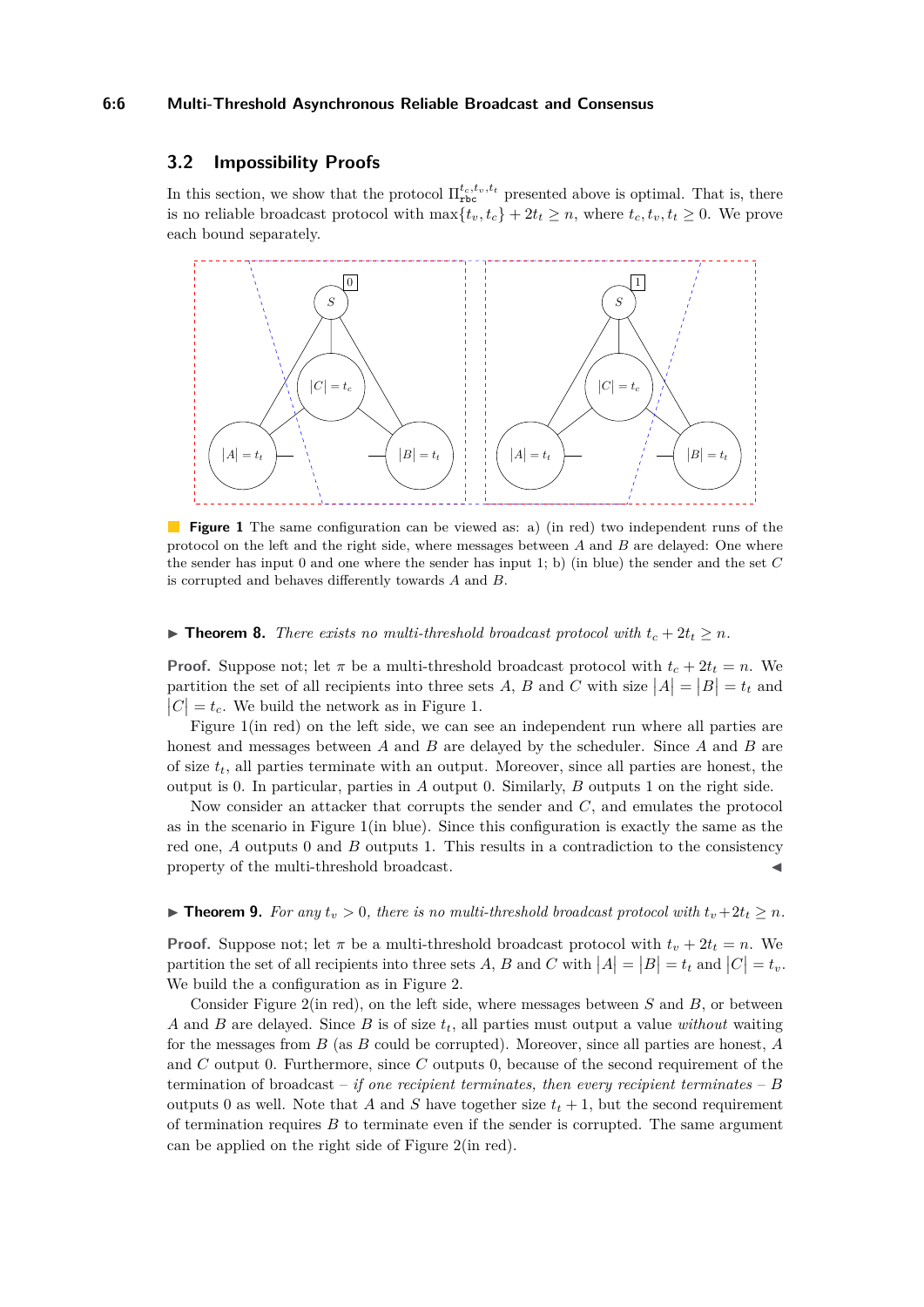<span id="page-7-0"></span>

**Figure 2** The same configuration can be viewed as: a) (in red) two independent runs of the protocol on the left and the right side, where messages between *A* and *B* are delayed, and also between *S* and *B*. One where the sender has input 0 and one where the sender has input 1; b) (in blue) the set *C* is corrupted and behaves differently towards *S* and *A* on the left side and differently towards *B* on the right side.

Now, consider an attacker that corrupts the parties in *C* and emulates the protocol as in the scenario in Figure [2\(](#page-7-0)in blue). Because both scenarios are the same setup, *A* outputs 0 on the left side, whereas  $B$  outputs 1 on the right side. Thus, validity is violated.

# <span id="page-7-2"></span>**4 Almost-Surely Multi-Threshold Consensus**

Stated in simple terms, consensus allows a set of parties to agree on a common value. More formally, the protocol starts with every party having an input and ends with every party having a consistent output. Moreover, if every honest party starts with the same input, they keep it. Due to the FLP impossibility proof [\[10\]](#page-15-15), non-terminating executions are inevitable for every consensus protocol. Hence, we require the parties to terminate only with probability 1, termed in the literature as *almost-surely terminating* consensus.

<span id="page-7-1"></span>I **Definition 10** (**Consensus**)**.** *Let* M *be a finite message space and f be the number of corrupted parties at the end of the execution. A protocol*  $\pi$  *where initially each party has an input*  $x_i \in \mathcal{M}$  *and finally every party*  $P_i$  *upon termination has an output*  $y_i \in \mathcal{M}$ , *is a consensus protocol, with respect to thresholds*  $t_c$ ,  $t_v$ ,  $t_t$ , *if it satisfies the following:* 

- **Consistency.** If  $f \leq t_c$ , then the output of every honest party is the same value. That *is*, ∃*y* ∈ *M* :  $\forall$  *honest P*<sub>*i*</sub> *that output y*<sub>*i*</sub> = *y.*
- **Validity**. *If*  $f \le t_v$  *and every honest party has the same input value*  $x \in M$ *, then the output of every honest party*  $P_i$  *is*  $x$ *. That is,*  $\forall$  *honest*  $P_i$  *that output*  $y_i = x$ *.*
- **Termination.** *If*  $f \leq t_t$ *, then with probability* 1 *eventually every honest party outputs*  $\sim$ *and terminates.*

In the following, we present a multi-threshold consensus protocol with respect to thresholds  $t_c, t_v$  and  $t_t$ , where  $\max\{t_c, t_v\} + 2t_t < n$ ,  $2t_v + t_t < n$  and  $t_t < n/3$ . In the full version, we also show that the bounds  $\max\{t_c, t_v\} + 2t_t < n$  and  $2t_v + t_t < n$  are required. We leave the feasibility of almost-surely multi-threshold consensus with  $t_t \geq n/3$  as an open question. However, in the full version we provide a construction that overcomes the *n/*3 bound for the case where parties have access to a global coin.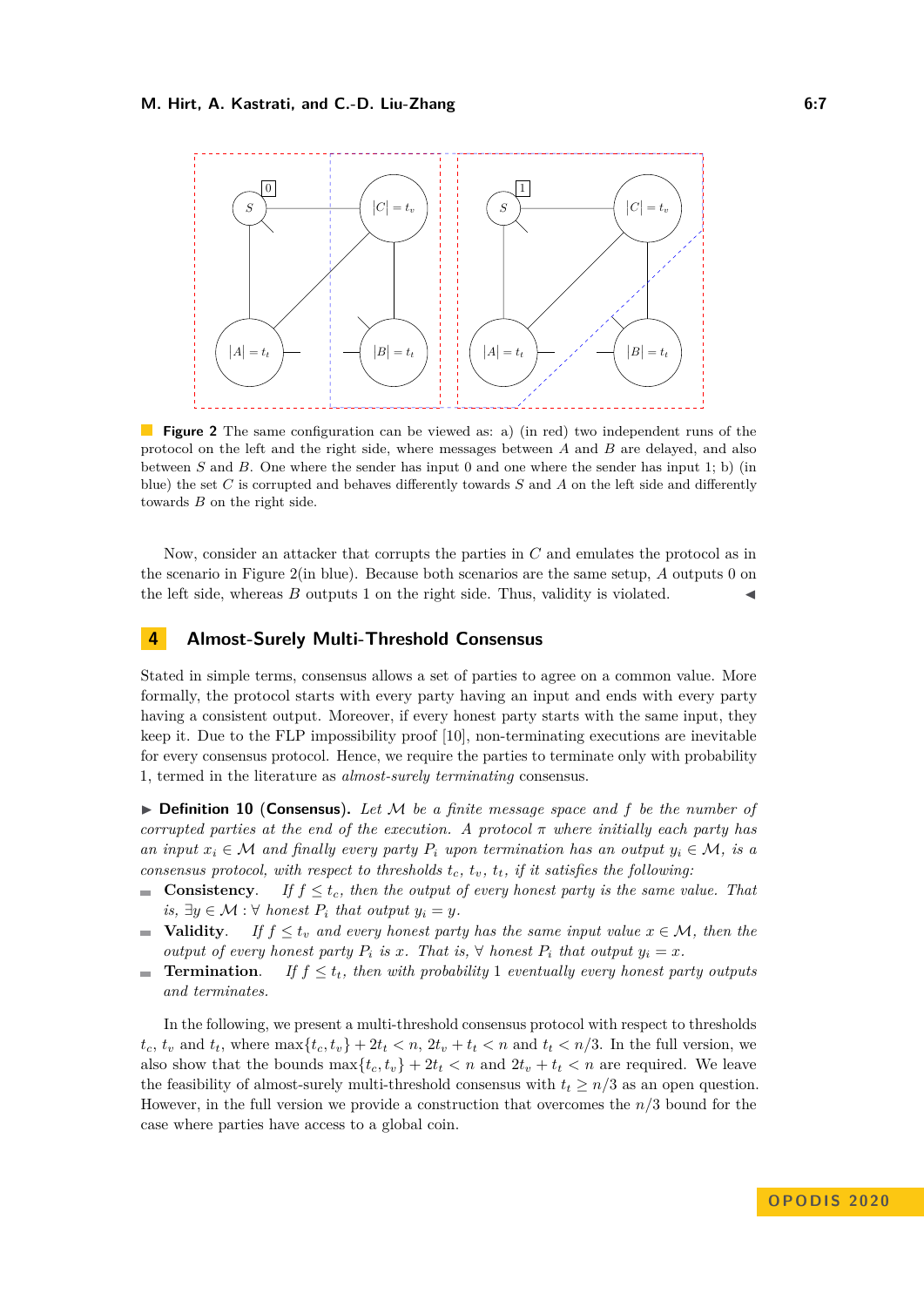#### **6:8 Multi-Threshold Asynchronous Reliable Broadcast and Consensus**

The protocol is an adaptation of Bracha's consensus [\[6\]](#page-15-1) protocol. The main idea of Bracha's consensus is to use a reliable broadcast primitive and build a *correctness enforcement* scheme, where only messages that are intended by the protocol design are accepted. The only difference in our protocol is that we plug our multi-threshold broadcast protocol described in the previous section into the correctness enforcement scheme proposed by Bracha. We choose to use a multi-threshold reliable broadcast  $\Pi_{\text{rbc}}^{t_s,t_s,t_t}$  that achieves validity and consistency up to  $t_s = n - 2t_t - 1$  corruptions (which is achievable since  $t_s + 2t_t < n$ ). Note that  $t_t < n/3$ implies that  $t_s \geq t_t$ .

# **4.1 Multi-Threshold Correctness Enforcement**

For completeness and readability of our protocols, we include a summary of the correctness enforcement mechanism. Further details can be found in [\[6\]](#page-15-1). The following constructions and proof techniques are very similar to [\[6\]](#page-15-1) with the only difference that we plug our multi-threshold broadcast protocol  $\Pi_{\text{rbc}}^{t_s, t_s, t_t}$ . Furthermore, we assume  $t_s \geq t_t$ .

**Round-Based Asynchronous Protocols.** We consider protocols that are composed by *rounds*. In each round *k*, every party uses the multi-threshold broadcast protocol to send a value to all parties. Subsequently, every party waits to receive a set *S* of the values (of size at most  $n - t_t$ ) and computes a new value according to some function  $F^k(\cdot)$  for the next round.

**Validation Sets.** Each party  $P_i$  keeps for each round  $k$  a set of values  $\mathcal{V}_i^k$ , called a *validation* set, with the values that are broadcast in round  $k$ . Each value  $x_i$  broadcasted in round  $k$  by  $P_i$  is stored as  $(P_i, k, x_i)$ . When a value is broadcast by some party at round  $k + 1$ , every party checks locally whether there exists a subset of values in  $\mathcal{V}_i^k$  that explains the broadcast value. That is,  $\mathcal{V}_i^k$  is defined as follows:

- For  $k = 1$ ,  $(P_j, 1, x_j) \in V_i^1$  if  $x_j$  is received by  $P_i$  from a multi-threshold broadcast protocol with sender  $P_i$  at round 1.
- For  $k > 1$ ,  $(P_j, k, x_j) \in V_i^k$ , if  $x_j$  is received by  $P_i$  from a multi-threshold broadcast protocol m. with sender  $P_j$  at round  $k$ , and there is a subset  $S \subseteq \mathcal{V}_i^{k-1}$  such that  $x_j = F^{k-1}(S)$ .

We say a party  $P_i$  *validates* a message  $x_j$  in round  $k$  if  $(P_j, k, x_j) \in \mathcal{V}_i^k$ . The parties update their  $V$  sets whenever they validate a message. If a party  $P_i$  outputs a value during a broadcast protocol but the message is still not validated it is ignored in the protocol, although it is stored for future validation.

| <b>Protocol</b> A round with correctness enforcement                                                             |  |
|------------------------------------------------------------------------------------------------------------------|--|
| Code for the party $P_i$ with input $x_i$ at round k<br>1. Multi-Threshold Broadcast $(x_i)$ to all the parties. |  |
| 2. Wait until a set S of messages have been validated.                                                           |  |
| 3. Set $x_i = F^k(S)$ .                                                                                          |  |

We state a list of lemmas that are guaranteed from the correctness enforcement mechanism. The proofs will appear in the full version of the paper.

<span id="page-8-0"></span>**Lemma 11.** If  $f \le t_s$ , in every round k of the protocol the added values in the validation *sets of all honest parties are consistent. That is:*

 $\forall$  honest  $P_i, P_j : \forall P_l : (P_l, k, x_l) \in \mathcal{V}_i^k \land (P_l, k, \tilde{x}_l) \in \mathcal{V}_j^k \implies x_l = \tilde{x}_l$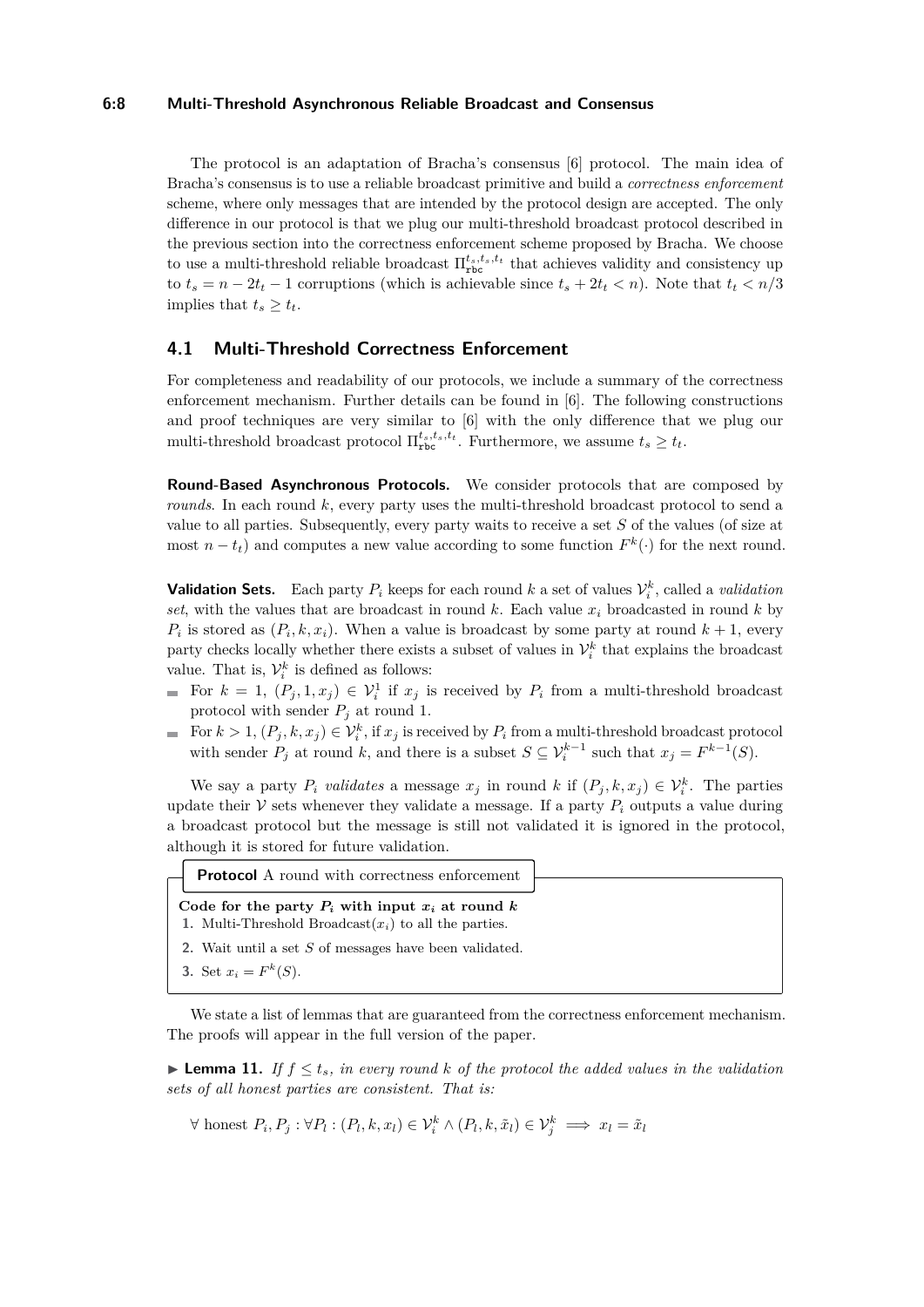#### **M. Hirt, A. Kastrati, and C.-D. Liu-Zhang 6:9 6:9 6:9**

▶ **Lemma 12.** *If*  $f \le t_s$  *and an honest sender*  $P_i$  *broadcasts*  $(P_i, k, x_i)$  *in a round*  $k$  *of the protocol, the validation sets of all honest parties contain only the sender's value. That is:*

∀ honest  $P_i, P_j : (P_i, k, x_i) \in \mathcal{V}_j^k \implies P_i$  broadcast  $x_i$  in round  $k$ .

<span id="page-9-1"></span>▶ **Lemma 13.** *If*  $f \le t_t$  *every party will eventually go from round*  $k$  *to round*  $k + 1$ *.* 

# **4.2 Protocol**

We describe the protocol, which is a generalization of Bracha's consensus [\[6\]](#page-15-1). The protocol executes in parallel the two sub-protocols 'Reaching agreement' and 'Termination'.

|                                                                                                                                                                | <b>Protocol</b> $\Pi_{\text{as-con}}^{t_c,t_v,t_t}$                                                     |  |  |
|----------------------------------------------------------------------------------------------------------------------------------------------------------------|---------------------------------------------------------------------------------------------------------|--|--|
|                                                                                                                                                                |                                                                                                         |  |  |
| <i>Input.</i> Every party $P_i$ holds input $x_i$ .                                                                                                            |                                                                                                         |  |  |
| <i>Variable.</i> $y_i = \perp$ .                                                                                                                               |                                                                                                         |  |  |
| Reaching agreement.                                                                                                                                            |                                                                                                         |  |  |
| Code for the party $P_i$ at phase k.                                                                                                                           |                                                                                                         |  |  |
|                                                                                                                                                                | 1. $\Pi_{\text{rbc}}^{t_s,t_s,t_t}(x_i)$ . Wait until $n-t_t$ messages are validated.                   |  |  |
|                                                                                                                                                                | $x_i$ = majority of the validated elements.                                                             |  |  |
|                                                                                                                                                                | 2. $\Pi_{\text{rbc}}^{t_s,t_s,t_t}(x_i)$ . Wait until $n-t_t$ messages are validated.                   |  |  |
|                                                                                                                                                                | If all of the validated messages have the same value x, $x_i = (propose, x)$                            |  |  |
|                                                                                                                                                                | $\blacksquare$ Otherwise, keep the same $x_i$ .                                                         |  |  |
|                                                                                                                                                                | 3. $\Pi_{\text{rbc}}^{t_s,t_s,t_t}(x_i)$ . Wait until $n-t_t$ messages are validated.                   |  |  |
| <b>a.</b> If at least $n - t_t$ of the validated messages have the same value (propose, x), then                                                               |                                                                                                         |  |  |
|                                                                                                                                                                | update $y_i = x$ and run the 'Reaching agreement code' for only one more phase.                         |  |  |
|                                                                                                                                                                | <b>b.</b> Else if at least $t_t + 1$ of the validated messages have the same value (propose, x), then   |  |  |
|                                                                                                                                                                | $x_i = x$ .                                                                                             |  |  |
|                                                                                                                                                                | <b>c.</b> Otherwise, choose 0 or 1 with probability $1/2$ for $x_i$ (coin toss).                        |  |  |
|                                                                                                                                                                | 4. Go to phase $k+1$ .                                                                                  |  |  |
|                                                                                                                                                                | Termination.                                                                                            |  |  |
|                                                                                                                                                                |                                                                                                         |  |  |
|                                                                                                                                                                | Upon updating $y_i$ , send (READY, $y_i$ ) to all parties.                                              |  |  |
| Upon receiving (READY, m') messages from $\max\{t_c, t_v\} + 1$ parties that agree on the<br>$\mathcal{L}$<br>value $m'$ , send (READY, $m'$ ) to all parties. |                                                                                                         |  |  |
|                                                                                                                                                                | Upon receiving (READY, m') from $n-t_t$ parties that agree on the value m', output m'<br>and terminate. |  |  |

<span id="page-9-0"></span>► Lemma 14. If  $f \le t_s$ , it is impossible for an honest party to propose 0 and an honest *party to propose* 1 *in the same phase k.*

**Proof.** The proof is by contradiction. Suppose parties  $P_i$  and  $P_j$  propose 0 and 1, respectively, in phase *k*. Thus in line 2 of phase *k*,  $P_i$  validated  $n - t_t$  messages with value 0 and  $P_i$ validated *n* − *t*<sub>t</sub> messages with value 1. Since  $n - 2t$ <sub>*t*</sub> > 0, it follows that  $P_i$  and  $P_j$  have inconsistent messages in their validation sets, which contradicts Lemma [11.](#page-8-0)

We say that a phase *k* is *x*-fixed (for  $x \in \{0, 1\}$ ), if honest parties that starts phase *k* validate only *x* as an input value broadcast by any party.

<span id="page-9-2"></span>▶ **Lemma 15.** *If*  $f \le t_s$  *and an honest party*  $P_i$  *updates*  $y_i = x \in \{0, 1\}$  *at some phase*  $k$ *, phase*  $k + 1$  *is x-fixed.* 

**Proof.** Suppose that some party  $P_i$  updates  $y_i = x \in \{0,1\}$  at phase *k*.  $P_i$  must have validated at least  $n - t_t$  proposals for *x* in step 3 of phase *k*. Let  $P_j$  be any party that starts phase  $k + 1$ . In phase  $k$ , since  $P_i$  validated  $n - t_t$  proposals for  $x$  and  $t_t < n/3$ ,  $P_j$  must have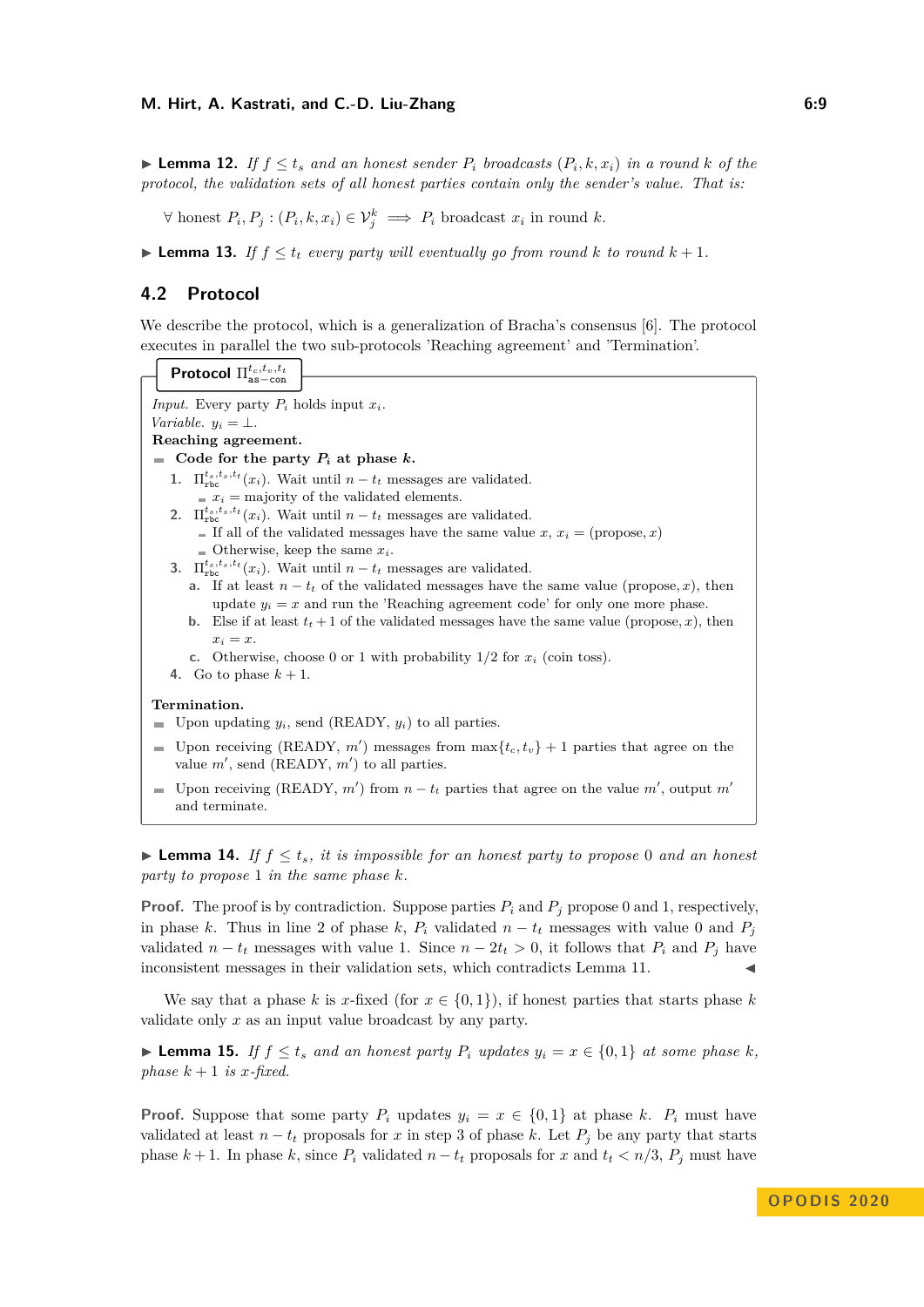#### **6:10 Multi-Threshold Asynchronous Reliable Broadcast and Consensus**

validated at least  $t_t + 1$  for *x*. Moreover by Lemma [14,](#page-9-0)  $P_i$  does not validate any proposals for  $x' \neq x$ . So any  $P_j$  can only set its variable  $x_j$  to  $x$  in step 3. Hence, no honest party can validate  $x' \neq x$  in the next phase as an input. Therefore, phase  $k + 1$  is *x*-fixed.

<span id="page-10-1"></span> $\triangleright$  **Lemma 16.** *If a phase k is x-fixed then every honest party*  $P_i$  *that reaches step 3 of the phase k updates*  $y_i = x$  *at the end of the phase.* 

**Proof.** Suppose a phase *k* is *x*-fixed. Then, all honest parties validate only *x* as an input value. Hence, every honest party can only propose  $x$  as their input. Consider a party  $P_i$  that reaches step 3 of phase  $k$ . Clearly,  $P_i$  can only validate proposals with  $x$ . Hence, from line 3 of the *reaching agreement* part of the protocol we can see that  $P_i$  updates  $y_i = x$ .

<span id="page-10-0"></span>**Lemma 17** (Liveness). If  $f \leq t_t$  and if no honest party updated  $y_i$ , the parties will eventually *go from phase*  $k$  *to phase*  $k + 1$ *.* 

**Proof.** Immediate from Lemma [13.](#page-9-1)

<span id="page-10-2"></span>► **Lemma 18.** *If*  $f ≤ t$ *tt every honest party with probability* 1 *will update*  $y$ *i to the same value.*

**Proof.** First note that we assume  $t_t \leq t_s$ . By Lemma [17,](#page-10-0) as long as no party updates  $y_i$ , honest parties don't get stuck in any round. Every honest party that doesn't update  $y_i$  in phase *k*, sets its value  $x_i$  for the next phase either based on step 3(ii) or step 3(iii). Let  $P_i$ be the first honest party that completed round  $3k + 3$ . There are two cases:

- Party  $P_i$  has validated at least one (propose, x). With probability  $p \geq 1/2^{n-t_t}$  all honest parties that toss a coin choose *x*. By Lemma [14,](#page-9-0) the remaining honest parties that set their value deterministically, are forced to set their value to *x*.
- Party  $P_i$  has validated no (propose, x). Since  $P_i$  validated  $n t_t$  messages and  $t_t < n/3$ , no other honest party  $P_i$  can validate more than  $t_t$  values of the form (propose, x). Hence, every honest party tosses a coin. The probability that every honest party tosses the same value is again  $p \geq 1/2^{n-t_t}$ .

Hence, in either case after each phase the probability that honest parties have the same value is greater or equal then  $1/2^{n-t_t}$ . If at some phase *k* every honest party has the same value then it follows that in the next round there can be at most  $t_t$  parties will input  $\bar{x}$  (the ones that maliciously change the outcome of the local coin). However, by Lemma [15](#page-9-2) (note that we have  $t_t \leq t_s$  and since  $n - 2t_t > t_t$ , it follows that the majority of each subset of size  $n - t$ <sup>*t*</sup> in the next round will result in *x*. Hence, next phase is *x*-fixed. By Lemma [16](#page-10-1) it follows that every honest party will update  $y_i$  after that phase. Hence, after round  $k$  the probability of not updating  $y_i$  is  $(1-p)^k$ . As *k* goes to infinity, the probability goes to 0.

▶ **Theorem 19.** *Let*  $0 \le t_c, t_v, t_t < n$ .  $\Pi_{as-con}^{t_c, t_v, t_t}$  *is an almost-surely terminating multi-threshold* consensus (see Definition [10\)](#page-7-1) if  $\max\{t_c, t_v\} + 2t_t < n$ ,  $2t_v + t_t < n$  and  $t_t < n/3$ .

**Proof.**  $\blacksquare$  Validity. Suppose all honest parties have the same input x. In the first round, since there are at most  $f \leq t_v$ , at most  $t_v$  elements with value  $\bar{x}$  can be broadcast by corrupted parties. By Lemma [15](#page-9-2) (note that  $t_v \leq \max\{t_c, t_v\} = t_s$ ) and since  $n - t_t - t_v > t_v$ , it follows that honest parties can only validate *x* as the outcome of the first round. Hence, the first phase is *x*-fixed. Due to Lemma [16,](#page-10-1) it follows that every honest party updates  $y_i = x$  at the end of the first phase. Furthermore, by applying Lemma [15](#page-9-2) and [16](#page-10-1) recursively, one can easily see that once a phase is *x*-fixed it always remains so. Hence, parties can never change the value. Furthermore, in the termination part of the protocol it is not hard to see that READY messages are unique (see Section 3 for a detailed proof) and contain only *x*. Hence, every honest party that outputs, outputs *x*.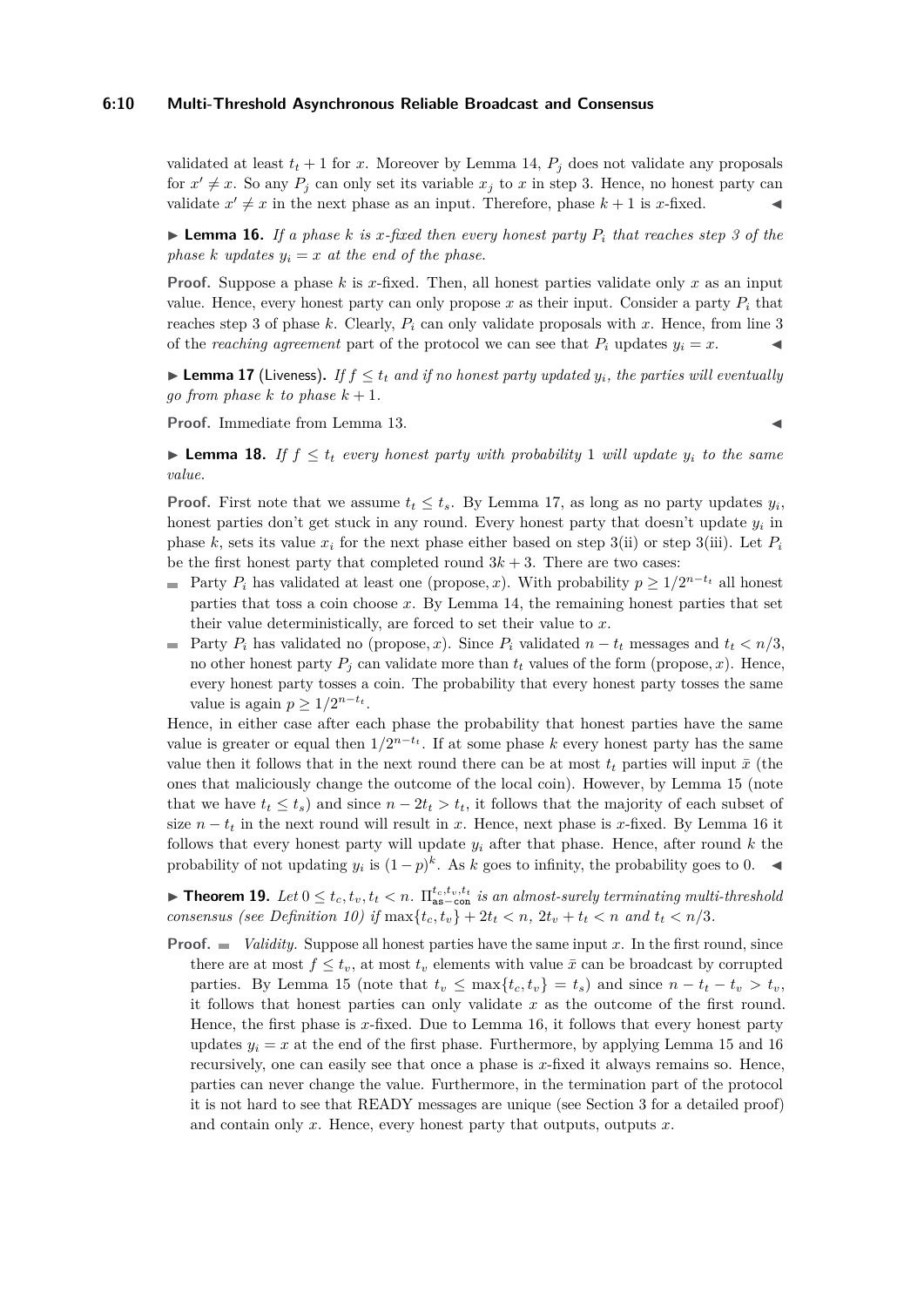#### **M. Hirt, A. Kastrati, and C.-D. Liu-Zhang 6:11** 6:11

- *Consistency.* Suppose some party  $P_i$  and  $P_j$  update different values  $y_i = x$  and  $y_j = x'$ in phase  $k$  and  $k'$  respectively. There are two cases:
	- 1.  $k = k'$ . Since a party can update a value in phase k only if that value was proposed in round  $k$ , it follows both  $x$  and  $x'$  were proposed in phase  $k$ . By Lemma [14](#page-9-0) this is impossible.
	- 2.  $k < k'$ . Since  $P_i$  updates  $y_i$  in phase  $k$  then due to Lemma [15](#page-9-2) phase  $k + 1$  is *x*-fixed. Similar to previous arguments, by applying Lemma [15](#page-9-2) and [16](#page-10-1) recursively, one can easily see that once a phase is *x*-fixed it always remains so. It follows that all parties can only update  $y_i = x$  in the next phases.

This proves that the update of  $y_i$  by all parties is unique. In return this implies that READY messages are unique as well. By similar arguments as in Section 3, it is not hard to see that the consistency is achieved also in the termination part of the protocol.

*Almost-Surely Termination.* From Lemma [18](#page-10-2) it follows that with probability 1 every  $\blacksquare$ honest party will update  $y_i$  to the same value (say *x*). Since, after updating  $y_i = x$ parties take part only in one more round, with probability 1 every honest party will "get out" of the infinite loop. By simply setting the message space  $\mathcal{M} = \{0, 1\}$  one can easily prove now termination similar to Section 3. It follows, like in multi-threshold broadcast protocol, every party will eventually send the same (READY, *x*) with  $x \in \{0, 1\}$ . Hence eventually there will be  $n - t$ <sup>*t*</sup> (READY, *x*) messages that agree on a value and thus at least an honest party with probability 1 terminates. Again, similar to broadcast one can see that if an honest party terminates, then every honest party eventually terminates. Thus with probability 1 eventually everyone terminates.

# **5 (1 − ) Multi-Threshold Consensus**

The general idea in the previous section is to use randomness such that by chance the parties reach agreement. Once they do, agreement is preserved. However, in the regime where  $t_t \geq n/3$ , the following challenges arise. First, note that if  $t_t \geq n/3$  and  $\max\{t_c, t_v\} + 2t_t < n$ . then  $\max\{t_c, t_v\} < t_t$ . As a consequence, there is a region where the multi-threshold broadcast protocol only guarantees termination, but does not guarantee the consistency and validity of the outputs. This is problematic, because the adversary can change the outputs of each broadcast instance such that no messages are validated in the correctness enforcement scheme. As a consequence, parties get stuck in a phase and never terminate. The second challenge is with respect to the coin. If  $t_t \geq n/3$ , even when all honest parties obtain the same value *v* as local coin, the adversary can schedule messages so that the majority decision among  $n - t_t$  values is inconsistent among the parties. Finally, as pointed out in [\[1\]](#page-14-4), the correctness proof for  $n/3 \le t_t < n/2$  is more subtle and requires reasoning about two consecutive phases. Moreover, they show that the global-variant of Ben-Or *doesn't work* for the case  $n/3 \le t_t < n/2$ .

We overcome the first challenge by plugging in a *detectable broadcast* primitive into the correctness enforcement mechanism, which allows parties to eventually detect misbehavior in the case where they obtain different values. The second challenge is resolved by cycling through all sets *S* of  $t_t + 1$  parties, where only parties in *S* sample a random coin. This way, if all parties in *S* are honest and chooses the same local coin, then everyone adopts the same value. Finally, the last challenge is resolved by adding one round for each phase, which allows to analyse the phases independently of each other.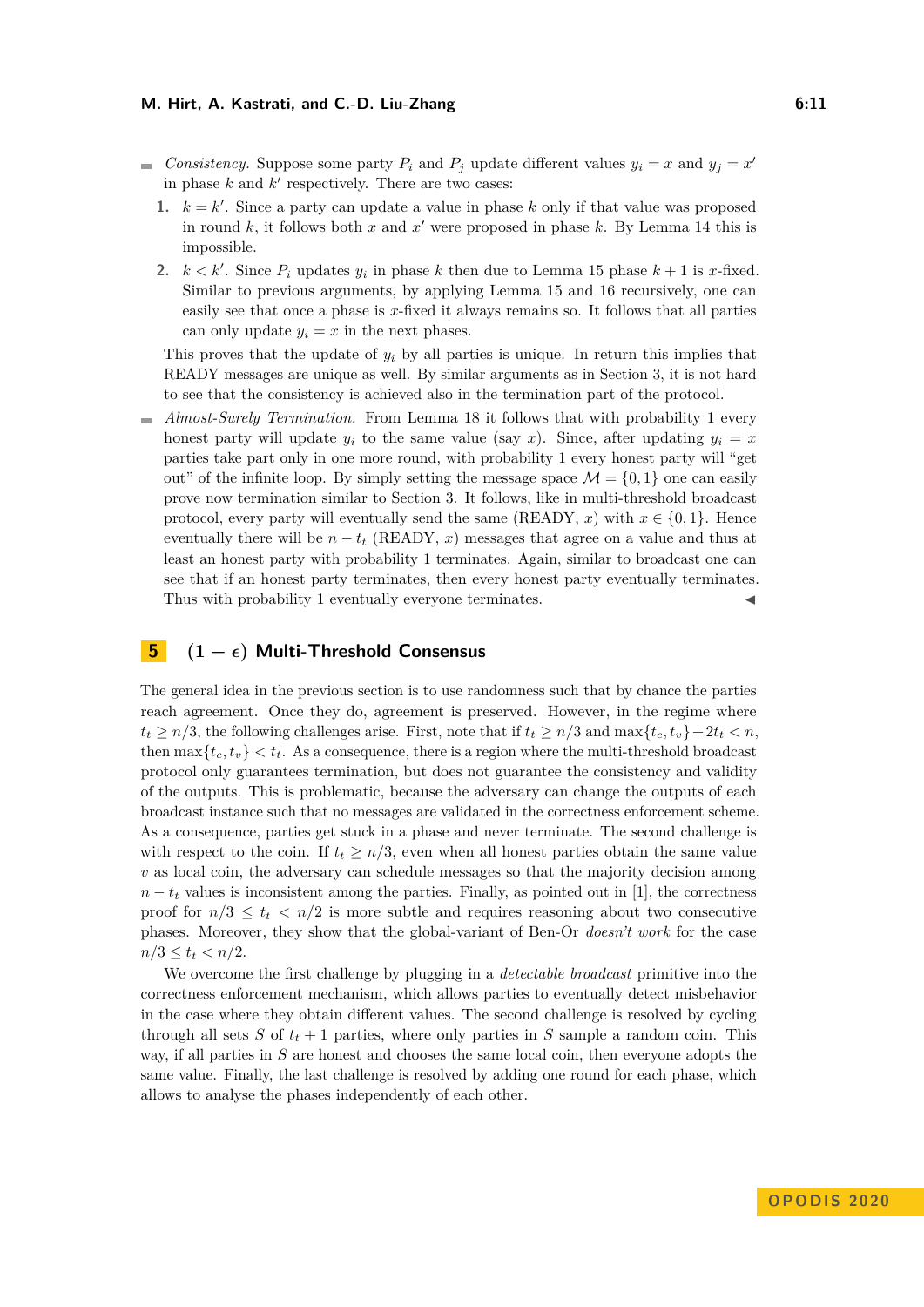#### **6:12 Multi-Threshold Asynchronous Reliable Broadcast and Consensus**

With these techniques, we construct a  $(1 - \epsilon)$  multi-threshold consensus protocol if  $\max\{t_c, t_v\} + 2t_t < n$  and  $2t_v + t_t < n$ , where termination holds with probability  $(1 - \epsilon)$ (instead of 1). The bounds are optimal (see the full version).In contrast to the almost-surelyterminating version, it is possible to achieve this notion with  $t_t \geq n/3$ . The number of rounds depends on the error  $\epsilon$ . For negligible  $\epsilon$ , the number of rounds is exponential in *n*.

 $\triangleright$  **Definition 20** ((1− $\epsilon$ )-Consensus). *The consistency and validity property of* (1− $\epsilon$ )-consensus *are the same as in Definition [10.](#page-7-1) We only change the termination property.*

**Termination.** If  $f \leq t_t$ , then with probability  $1 - \epsilon$  eventually every honest party *outputs and terminates.*

#### **5.1 Detectable Correctness Enforcement**

As mentioned, if  $t_t > \max\{t_v, t_c\}$ , in the region where the adversary corrupts  $\max\{t_v, t_c\}$  $f \leq t_t$ , the multi-threshold broadcast does not guarantee any consistency among messages, allowing the adversary to make parties reach a state where no messages are validated and thus all honest parties get stuck. Instead, we use a *detectable* multi-threshold broadcast, which guarantees consistent outputs when  $f \leq \max\{t_c, t_v\}$  as in multi-threshold broadcast, but in addition allows parties to detect potential misbehavior if  $f \leq t_t$ . Note, however, that we don't require termination, i.e., parties may need to run forever. The protocol is based on the one in Section [3,](#page-3-1) so we defer its description and analysis to the full version. Plugging the detectable multi-threshold broadcast in the correctness enforcement results in detectable correctness enforcement, where the properties of correctness enforcement hold or parties detect Byzantine behavior.

I **Definition 21** (**Detectable Multi-Threshold Broadcast**)**.** *Let* M *be a finite message space and f be the number of corrupted parties. A protocol*  $\pi$ , where initially the sender *S* has an *input message*  $m \in \mathcal{M}$  *and subsequently every recipient*  $R_i \in \mathcal{R}$  *potentially outputs a message*  $m_i \in \mathcal{M}$  *and/or a detection flag* DETECT, *is a detectable multi-threshold broadcast protocol with respect to thresholds*  $t_c$ ,  $t_v$  *and*  $t_t$ *, if it satisfies the following:* 

- **Consistency.** *If*  $f \le t_c$ ,  $\exists m' \in \mathcal{M} : \forall$  *honest*  $R_i$  *that output the message*  $m_i$ *, the value of*  $m_i = m'$ . Furthermore, no honest recipient  $R_i$  outputs the detection flag DETECT.
- **Validity.** *If*  $f \leq t_v$  *and the sender is honest*,  $\forall$  *honest*  $R_i$  *that output the message*  $m_i$ *,* m. *the value of*  $m_i = m$ *. Furthermore, no honest recipient*  $R_i$  *outputs the detection flag* DETECT*.*
- **Totality-or-Detection**.
	- **1.** If  $f \leq t_t$  and an honest recipient outputs the message  $m' \in \mathcal{M}$  then eventually every *honest recipient outputs the message*  $m'$  *or every honest recipient outputs the detection flag* DETECT*.*
	- **2.** If  $f \leq t_t$  and the sender is honest, then eventually every honest recipient outputs the *message m or every honest recipient outputs the detection flag* DETECT*.*

**Notation.** We say that " $P_i$  detects Byzantine behaviour" to denote that  $P_i$  outputs the detection flag DETECT in an execution of detectable multi-threshold broadcast. Note that detectable multi-threshold broadcast guarantees that either all honest recipients eventually output DETECT, or none of them does.

## <span id="page-12-0"></span>**5.2 Common Coin**

In the protocol from Section [4,](#page-7-2) parties toss a coin until they reach by chance agreement. If  $t_t \geq n/3$ , the adversary can maliciously change the local coins for some of the parties and break termination. We show a protocol that allows parties to output the same value, even if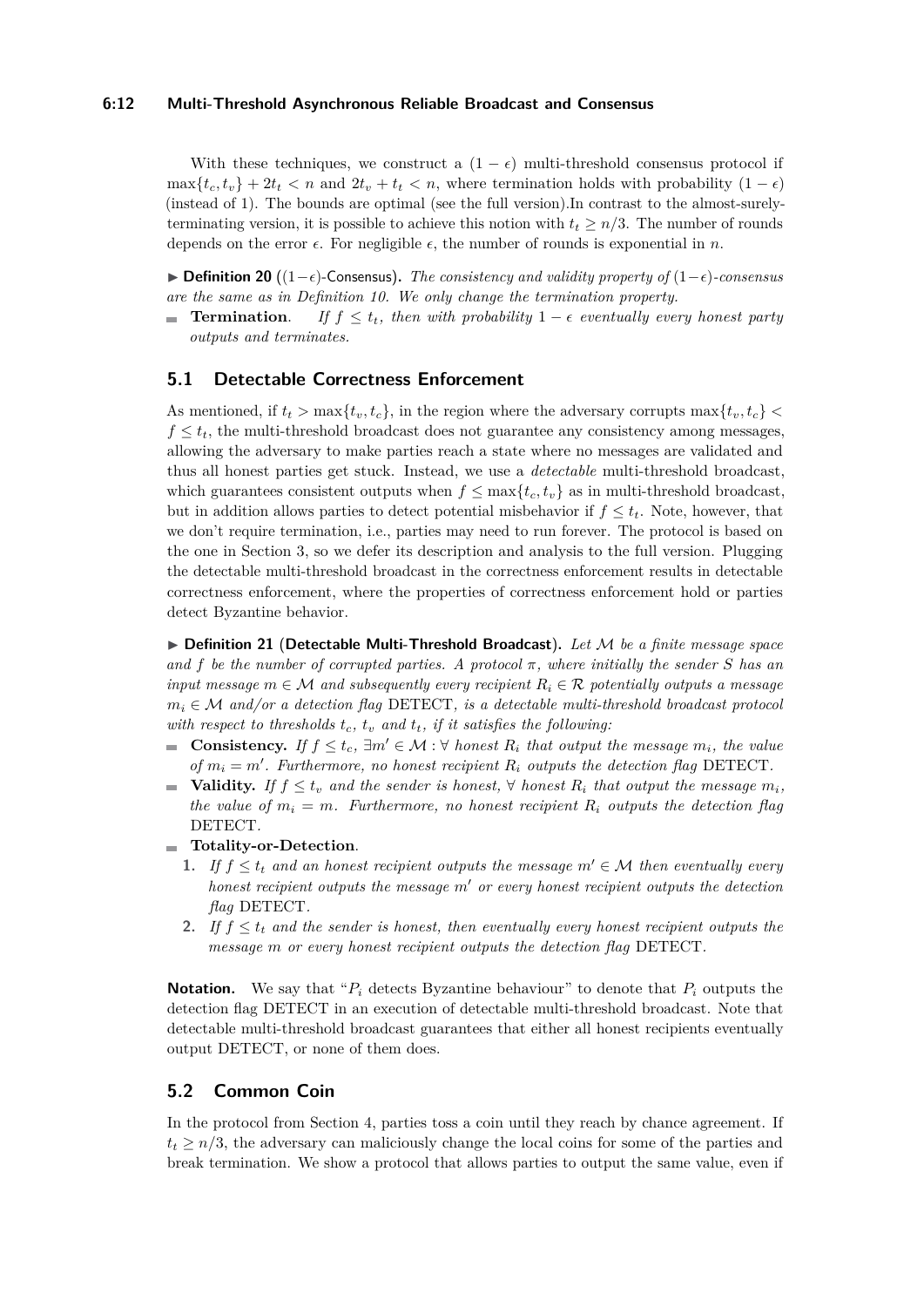#### **M. Hirt, A. Kastrati, and C.-D. Liu-Zhang 6:13** 6:13

the adversary changes the outcome of the local coin of some of the parties. If  $t_t < n/3$ , this is easily done by allowing each party to broadcast a random value and choosing the majority among the  $n - t_t$  values that are received. For  $n/3 \le t_t \le n/2$ , one cannot take the majority value. The idea is to let only a subset  $R$  of  $t_t + 1$  parties toss a local coin:

- **1.** If  $P_i \in \mathbb{R}$ : choose 0 or 1 with probability 1/2 and detectable-broadcast the outcome to everyone.
- **2.** Every party outputs the value of the first broadcast that output.

If all the parties in *R* are honest and toss the same coin, then every party outputs the same value. During the consensus protocol, we *cycle* through all subsets of size  $t_t + 1$ . If  $t_t < n/2$ , one of them contains only honest parties, and in that phase, if all parties toss the same coin (we denote it a *lucky* phase), all honest parties obtain the same value.

# **5.3 Protocol**

The protocol is very similar to the one in Section [4,](#page-7-2) but with four changes: 1) it is executed a fixed number of phases, 2) the broadcast protocols are replaced by detectable broadcast protocols (allowing parties for detectable correctness enforcement), 3) the coin is replaced by the one in Section [5.2](#page-12-0) and 4) a termination protocol which works even if  $t_t > \max\{t_c, t_v\}$ . In addition, the protocol has a special initial majority round that allows for a simpler analysis of validity and one *lock-round* for each phase that allows the deterministic value of a phase to be fixed before the coins are revealed.

The intuition behind fixing the number of phases is that if the protocol runs indefinitely, it may happen that some messages are *never* scheduled: even though the detectable broadcast *eventually* detects misbehavior, such messages are never scheduled because there are always other messages that the adversary can schedule<sup>[1](#page-13-0)</sup>. However, this cannot happen if the number of phases is fixed. Setting a "large enough" number of phases suffices for parties to reach agreement with probability  $(1-\epsilon)$ , unless the adversary misbehaved in a detectable broadcast protocol, in which case parties detect it and eventually reach agreement.

We call a batch *B* an iteration over all subsets of size  $t_t + 1$ , i.e.  $B = \binom{n}{t_t+1}$ . We set an upper bound  $K + 1$  on the number of batches (hence we have  $(K + 1)B$  phases in total), so that the probability that parties are not in agreement after  $(K+1)B$  phases is at most  $\epsilon$ .

|  | <b>Protocol</b> $\Pi_{(1-\epsilon)-\text{con}}^{t_c,t_v,t_t}$ |
|--|---------------------------------------------------------------|
|--|---------------------------------------------------------------|

*Input.* Every party  $P_i$  holds input  $x_i \in \{0, 1\}.$ *Variable.*  $y_i = \perp$ . **Initial majority round** *// This initial round is necessary to ensure validity.* Detectable-Broadcast $(x_i)$  to every party. Wait until  $n - t_t$  messages have been validated.  $\leq$  Set  $x_i$  = majority of the  $n - t_i$  validated messages. **Reaching agreement.** Repeat at most  $K + 1$  times:  $// K + 1$  *batches.* For every subset R of size  $|R| = t_t + 1$  do: // we call this loop one batch. 1. Detectable-Broadcast $(x_i)$  to every party. Wait until  $n-t_t$  messages have been validated.

<span id="page-13-0"></span> $1$ . This is the main challenge that one needs to overcome to design an almost-surely terminating consensus for  $t_t \geq n/3$ .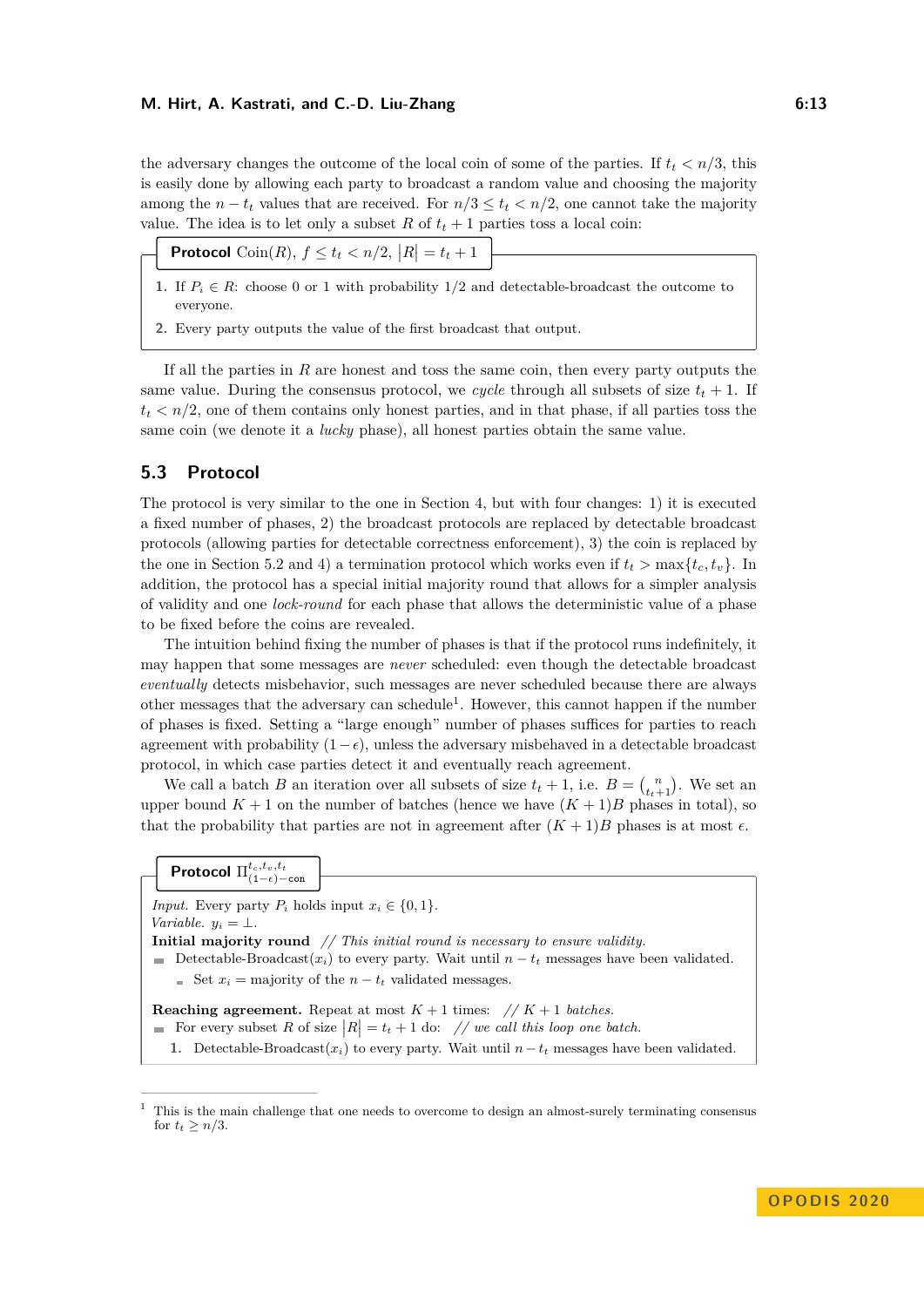If all validated messages have the same value x, update  $x_i = (\text{lock}, x)$ , else update  $x_i = (\text{lock}, ?).$ 

- 2. Detectable-Broadcast $(x_i)$  to every party. Wait until  $n-t$ *i* messages have been validated. If all messages are  $(\text{lock}, x)$  with the same  $x \in \{0, 1\}$ , update  $x_i = (\text{propose}, x)$ , else update  $x_i = ($ propose, ?).
- **3.** Set  $c_i = \text{Coin}(R)$ .
- **4.** Detectable-Broadcast(*xi*) to every party. Wait until *n*−*t<sup>t</sup>* messages have been validated. If all messages are (propose, x) with  $x \in \{0, 1\}$ , update  $y_i = x$ .
	- Else if at least one of the messages is (propose, x) with  $x \in \{0, 1\}$ , then  $x_i = x$ .
	- $\blacksquare$  Otherwise, set  $x_i = c_i$ .

#### **Termination.**

- Upon updating *yi*, send (READY, *yi*) to all parties.
- Upon detecting a Byzantine behaviour, send (READY,  $\perp$ ) to all parties.
- Upon receiving (READY, *d'*) messages from  $\max\{t_c, t_v\} + 1$  parties that agree on the value  $m' \in \{0, 1, \perp\}$  during the consensus protocol, send (READY,  $m'$ ) to all parties.
- Upon receiving (READY,  $m'$ ) or (TERMINATE) from  $n t_t$  parties from which at least  $\max\{t_v, t_c\} + 1$  are READY messages and (they all) agree on the value  $m' \in \{0, 1, \perp\},\$ send (TERMINATE) to all recipients, output  $m'$  and terminate.

A formal analysis of the protocol can be found in the full version of the paper. Intuitively, if  $f \n\t\leq \max\{t_c, t_v\}$ , correctness enforcement ensures the same properties as in the protocol Π *tc,tv,t<sup>t</sup>* as−con, making the proofs of validity and consistency similar to those. However, the termination property involves a bit more careful analysis. The idea is that either each honest party  $P_i$  updates to the same value  $y_i = y$ , or Byzantine behavior is detected. This is because with high probability, there is a phase where honest parties reach agreement by chance (they obtain the same value from the coin, and the coin coincides with the deterministic value of that phase), unless the adversary tampered the outputs from a detectable broadcast protocol in which case it will eventually be detected. As a result, one can argue that there is an honest party that terminates (every honest party eventually sends the same READY message), which in turn implies that eventually everyone terminates by a similar argument as for the broadcast protocol in Section [3.](#page-3-1)

#### **References**

- <span id="page-14-4"></span>**1** Marcos K. Aguilera and Sam Toueg. The correctness proof of Ben-Or's randomized consensus algorithm. *Distributed Computing*, 25(5):371–381, 2012. [doi:10.1007/s00446-012-0162-z](https://doi.org/10.1007/s00446-012-0162-z).
- <span id="page-14-0"></span>**2** Michael Ben-Or. Another advantage of free choice: Completely asynchronous agreement protocols (extended abstract). In *Proceedings of the Second Annual ACM SIGACT-SIGOPS Symposium on Principles of Distributed Computing*, pages 27–30. ACM, 1983. [doi:10.1145/](https://doi.org/10.1145/800221.806707) [800221.806707](https://doi.org/10.1145/800221.806707).
- <span id="page-14-1"></span>**3** Erica Blum, Jonathan Katz, and Julian Loss. Synchronous consensus with optimal asynchronous fallback guarantees. In Dennis Hofheinz and Alon Rosen, editors, *TCC 2019, Part I*, volume 11891 of *LNCS*, pages 131–150. Springer, Heidelberg, December 2019. [doi:10.1007/978-3-030-36030-6\\_6](https://doi.org/10.1007/978-3-030-36030-6_6).
- <span id="page-14-2"></span>**4** Erica Blum, Jonathan Katz, and Julian Loss. Network-agnostic state machine replication. Cryptology ePrint Archive, Report 2020/142, 2020. URL: [https://eprint.iacr.org/2020/](https://eprint.iacr.org/2020/142) [142](https://eprint.iacr.org/2020/142).
- <span id="page-14-3"></span>**5** Erica Blum, Chen-Da Liu-Zhang, and Julian Loss. Always have a backup plan: Fully secure synchronous mpc with asynchronous fallback. In Daniele Micciancio and Thomas Ristenpart,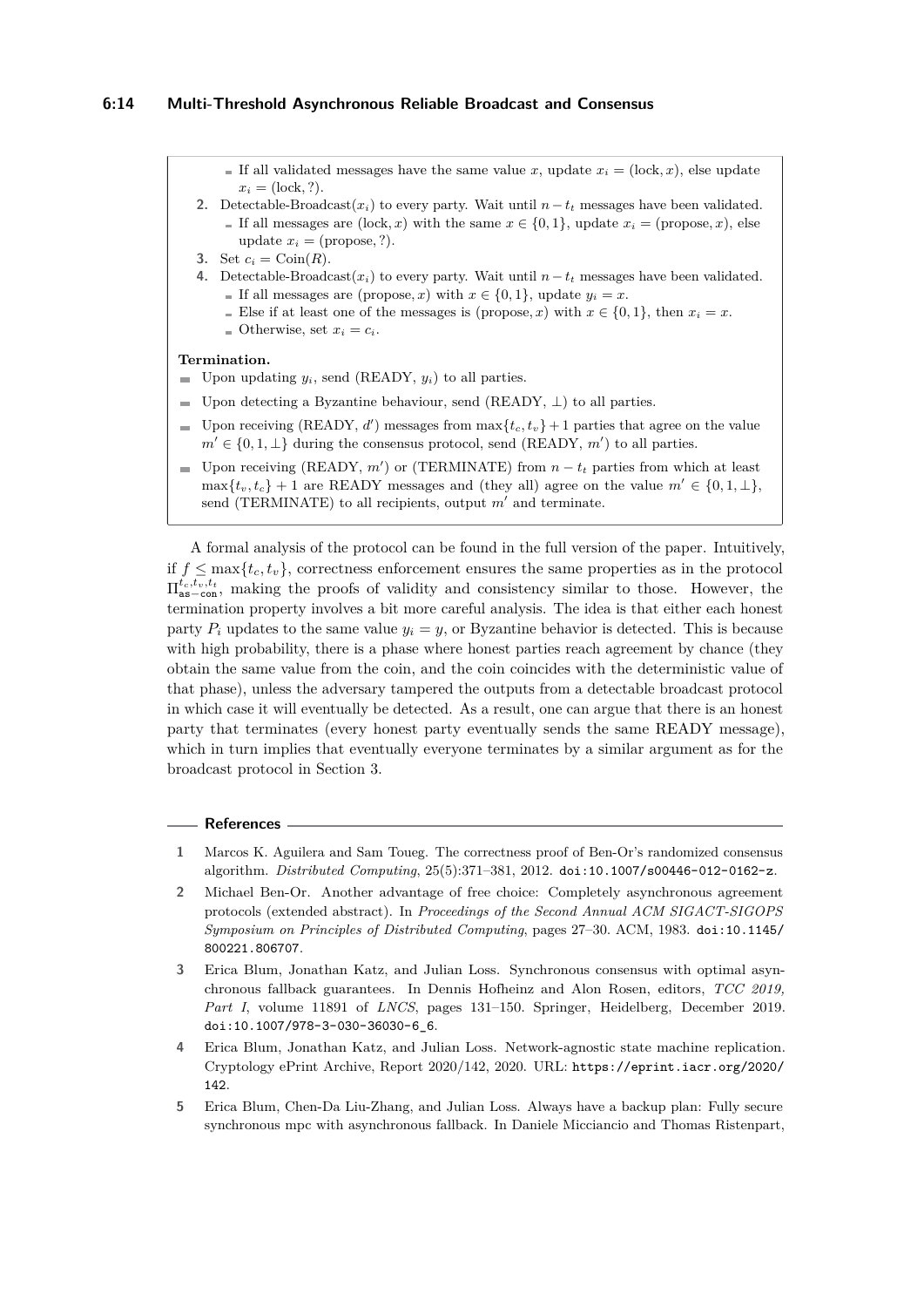editors, *Advances in Cryptology - CRYPTO 2020*, pages 707–731, Cham, 2020. Springer International Publishing.

- <span id="page-15-1"></span>**6** Gabriel Bracha. Asynchronous Byzantine agreement protocols. *Information and Computation*, 75(2):130–143, 1987. [doi:10.1016/0890-5401\(87\)90054-X](https://doi.org/10.1016/0890-5401(87)90054-X).
- <span id="page-15-2"></span>**7** Danny Dolev and H. Raymond Strong. Authenticated algorithms for byzantine agreement. *SIAM Journal on Computing*, 12(4):656–666, 1983.
- <span id="page-15-3"></span>**8** Pesech Feldman and Silvio Micali. An optimal probabilistic protocol for synchronous byzantine agreement. *SIAM Journal on Computing*, 26(4):873–933, 1997.
- <span id="page-15-4"></span>**9** Michael J. Fischer, Nancy A. Lynch, and Michael Merritt. Easy impossibility proofs for distributed consensus problems. In Michael A. Malcolm and H. Raymond Strong, editors, *4th ACM PODC*, pages 59–70. ACM, August 1985. [doi:10.1145/323596.323602](https://doi.org/10.1145/323596.323602).
- <span id="page-15-15"></span>**10** Michael J. Fischer, Nancy A. Lynch, and Michael S. Paterson. Impossibility of distributed consensus with one faulty process. *Journal of the ACM*, 32(2):374–382, 1985. [doi:10.1145/](https://doi.org/10.1145/3149.214121) [3149.214121](https://doi.org/10.1145/3149.214121).
- <span id="page-15-5"></span>**11** Matthias Fitzi, Martin Hirt, Thomas Holenstein, and Jürg Wullschleger. Two-threshold broadcast and detectable multi-party computation. In Eli Biham, editor, *EUROCRYPT 2003*, volume 2656 of *LNCS*, pages 51–67. Springer, Heidelberg, May 2003. [doi:10.1007/3-540-39200-9\\_4](https://doi.org/10.1007/3-540-39200-9_4).
- <span id="page-15-9"></span>**12** Matthias Fitzi, Martin Hirt, and Ueli M. Maurer. Trading correctness for privacy in unconditional multi-party computation (extended abstract). In Hugo Krawczyk, editor, *CRYPTO'98*, volume 1462 of *LNCS*, pages 121–136. Springer, Heidelberg, August 1998. [doi:10.1007/BFb0055724](https://doi.org/10.1007/BFb0055724).
- <span id="page-15-8"></span>**13** Matthias Fitzi, Thomas Holenstein, and Jürg Wullschleger. Multi-party computation with hybrid security. In Christian Cachin and Jan Camenisch, editors, *EUROCRYPT 2004*, volume 3027 of *LNCS*, pages 419–438. Springer, Heidelberg, May 2004. [doi:10.1007/](https://doi.org/10.1007/978-3-540-24676-3_25) [978-3-540-24676-3\\_25](https://doi.org/10.1007/978-3-540-24676-3_25).
- <span id="page-15-14"></span>**14** Yue Guo, Rafael Pass, and Elaine Shi. Synchronous, with a chance of partition tolerance. In Alexandra Boldyreva and Daniele Micciancio, editors, *CRYPTO 2019, Part I*, volume 11692 of *LNCS*, pages 499–529. Springer, Heidelberg, August 2019. [doi:10.1007/978-3-030-26948-7\\_](https://doi.org/10.1007/978-3-030-26948-7_18) [18](https://doi.org/10.1007/978-3-030-26948-7_18).
- <span id="page-15-13"></span>**15** Martin Hirt, Christoph Lucas, and Ueli Maurer. A dynamic tradeoff between active and passive corruptions in secure multi-party computation. In Ran Canetti and Juan A. Garay, editors, *CRYPTO 2013, Part II*, volume 8043 of *LNCS*, pages 203–219. Springer, Heidelberg, August 2013. [doi:10.1007/978-3-642-40084-1\\_12](https://doi.org/10.1007/978-3-642-40084-1_12).
- <span id="page-15-11"></span>**16** Martin Hirt, Christoph Lucas, Ueli Maurer, and Dominik Raub. Graceful degradation in multi-party computation (extended abstract). In Serge Fehr, editor, *ICITS 11*, volume 6673 of *LNCS*, pages 163–180. Springer, Heidelberg, May 2011. [doi:10.1007/978-3-642-20728-0\\_15](https://doi.org/10.1007/978-3-642-20728-0_15).
- <span id="page-15-12"></span>**17** Martin Hirt, Christoph Lucas, Ueli Maurer, and Dominik Raub. Passive corruption in statistical multi-party computation - (extended abstract). In Adam Smith, editor, *ICITS 12*, volume 7412 of *LNCS*, pages 129–146. Springer, Heidelberg, August 2012. [doi:10.1007/](https://doi.org/10.1007/978-3-642-32284-6_8) [978-3-642-32284-6\\_8](https://doi.org/10.1007/978-3-642-32284-6_8).
- <span id="page-15-10"></span>**18** Martin Hirt, Ueli M. Maurer, and Vassilis Zikas. MPC vs. SFE: Unconditional and computational security. In Josef Pieprzyk, editor, *ASIACRYPT 2008*, volume 5350 of *LNCS*, pages 1–18. Springer, Heidelberg, December 2008. [doi:10.1007/978-3-540-89255-7\\_1](https://doi.org/10.1007/978-3-540-89255-7_1).
- <span id="page-15-6"></span>**19** Yuval Ishai, Eyal Kushilevitz, Yehuda Lindell, and Erez Petrank. On combining privacy with guaranteed output delivery in secure multiparty computation. In Cynthia Dwork, editor, *CRYPTO 2006*, volume 4117 of *LNCS*, pages 483–500. Springer, Heidelberg, August 2006. [doi:10.1007/11818175\\_29](https://doi.org/10.1007/11818175_29).
- <span id="page-15-7"></span>**20** Jonathan Katz. On achieving the "best of both worlds" in secure multiparty computation. In David S. Johnson and Uriel Feige, editors, *39th ACM STOC*, pages 11–20. ACM Press, June 2007. [doi:10.1145/1250790.1250793](https://doi.org/10.1145/1250790.1250793).
- <span id="page-15-0"></span>**21** Leslie Lamport, Robert Shostak, and Marshall Pease. The byzantine generals problem. *ACM Transactions on Programming Languages and Systems*, 4(3):382–401, 1982.